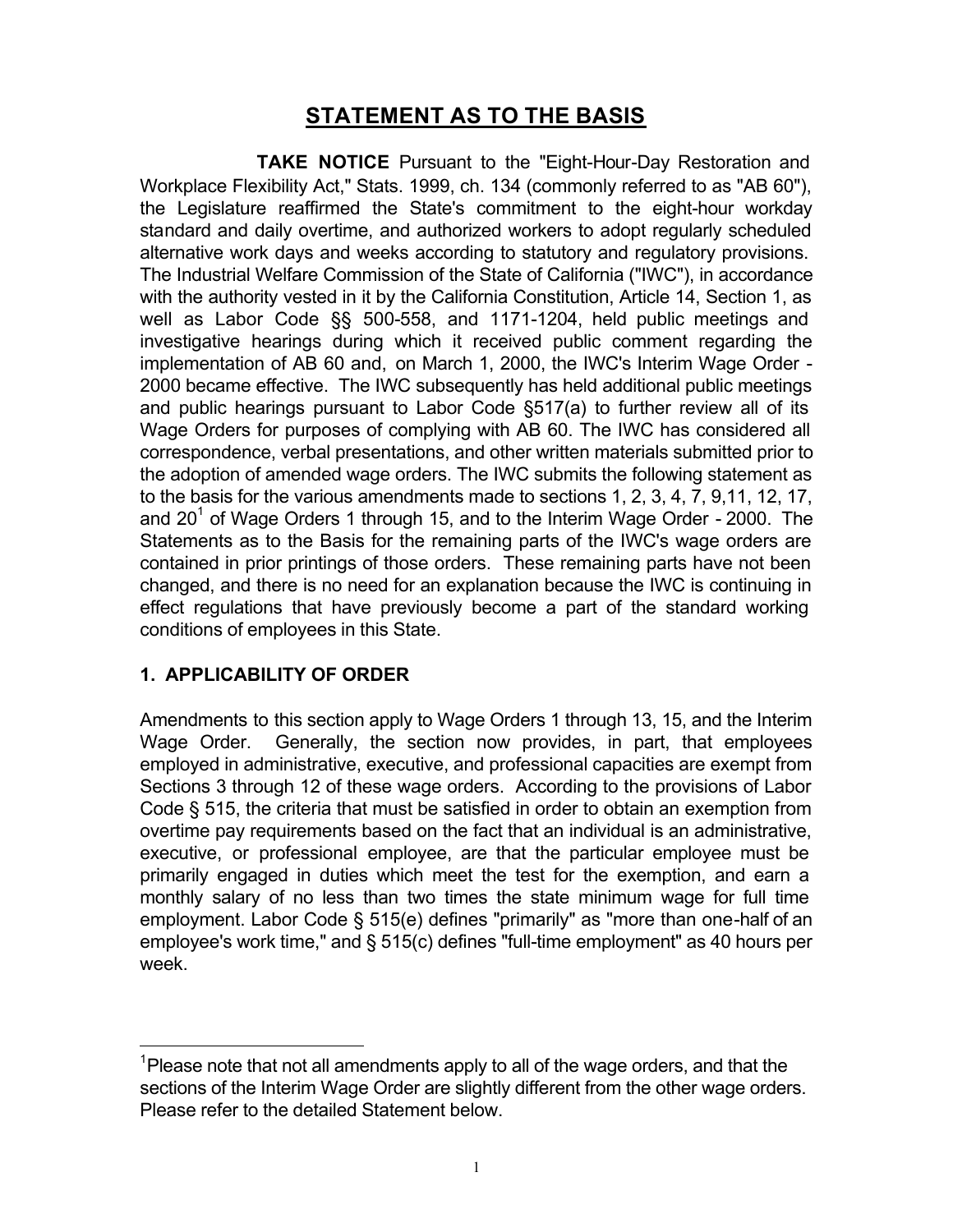Thus the Legislature has codified the longstanding IWC regulatory requirement that an employee must spend more than 50% of his or her work time engaged in exempt activity in order to be exempt from receiving overtime pay. The IWC notes that this California "quantitative test" continues to be different from and more protective of employees than, the federal "qualitative" or "primary duty" test. Unlike the California standard, federal law allows an employee that is found to have the "primary duty" of an administrator, executive, or professional to be exempt from overtime pay even though that employee spends most of his or her work time doing nonexempt work. Under California law, one must look to the actual tasks performed by an employee in order to determine whether that employee is exempt. In addition, the statutory threshold for monthly employee remuneration has substantially increased from the amounts set forth in prior IWC wage orders, and that remuneration must be received in the form of a salary.

In addition to the above requirements, Labor Code  $\S$  515(f) codified the IWC's existing treatment of registered nurses employed to engage in the practice of nursing. They are not to be considered exempt professional employees, and will not be considered exempt under Labor Code § 515(a) unless they individually meet the criteria established for executive or administrative employees. Similarly, Labor Code § 1186 (enacted by Senate Bill 651, Stats. 1999, ch. 190), provides that pharmacists employed to engage in the practice of pharmacy no longer qualify as exempt professional employees and must individually meet the criteria established for executive or administrative employees in order to be considered exempt under Labor Code § 515(a).

In accordance with the mandate of Labor Code § 515(a) and the expedited process for the promulgation of regulations authorized by § 517, the IWC conducted a review in order to determine the administrative, executive, and professional duties that meet the test of the exemption. The IWC held public meetings and hearings, and received verbal and written public comment in the form of testimony, correspondence, and legal argument regarding various proposals for exempt duties. The bulk of the information came from employers and employees involved in retail, restaurant, and fast food service businesses, as well as representatives of these groups. The IWC also received substantial comment from the legal community. The chief concern of all of these groups related to the distinction between executive managerial employees and nonexempt employees. Employees stated that it was common to have the title of a manager and not be paid overtime, yet perform many of the same tasks as other nonexempt employees during most of the workday. Many employers asked for specific action by the IWC, including the classification of work in settings, such as retail stores, where managers may spend a significant amount of time on the retail floor in the course of managing the operation and directing and supervising the staff. They argued that an employee should not lose his or her exempt manager status merely because he or she sometimes may have to chip in and perform nonexempt work. Attorneys representing employers argued that California should move toward the federal regulatory standards. Other attorneys representing employees reminded the IWC that use of federal regulations might conflict with California's more protective statutory requirement that, in order to be exempt, employees must be "primarily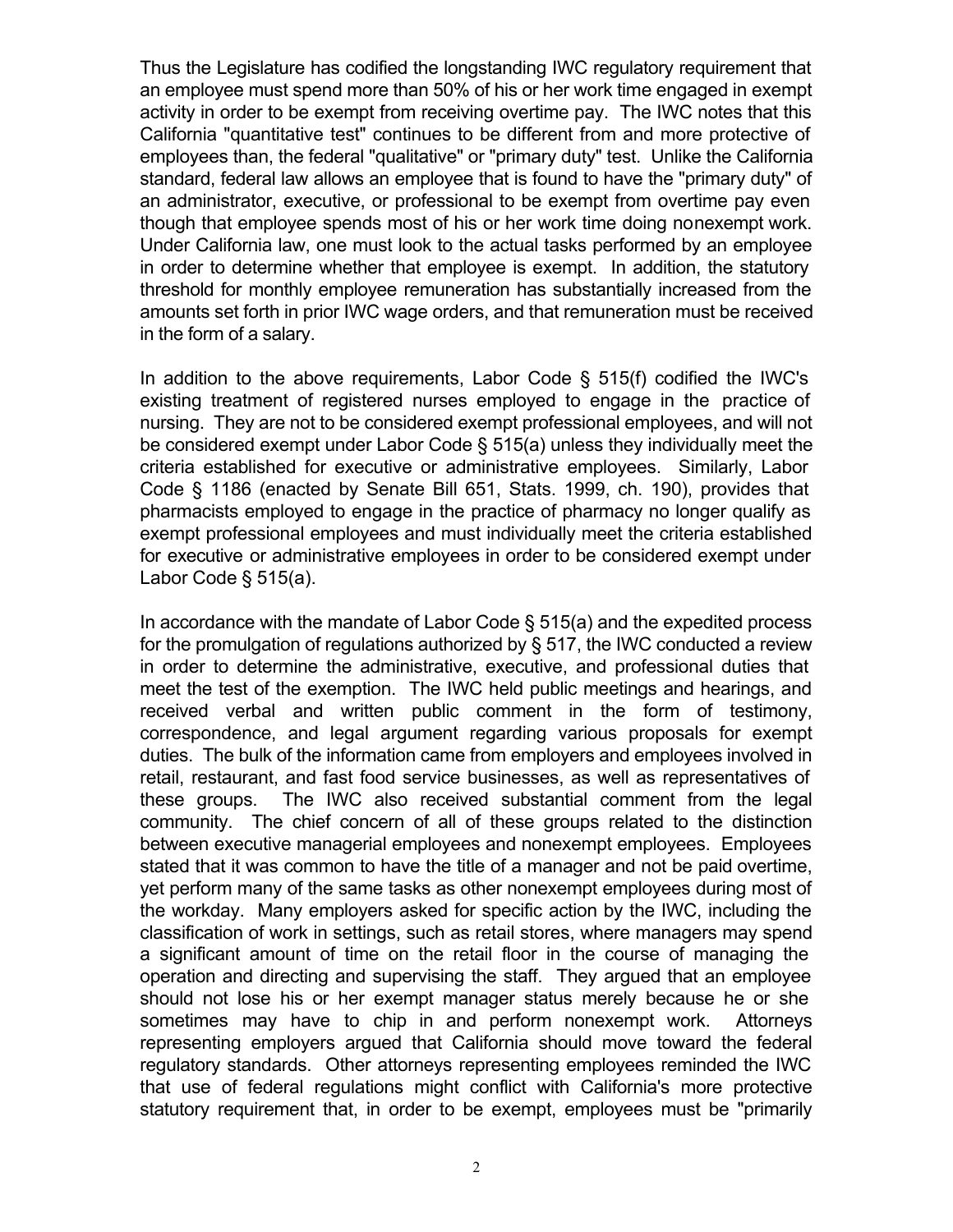engaged" in exempt work. The IWC determined that the way to harmonize these various and competing concerns was to focus on identifying the federal regulations that could be used to describe managerial duties within the meaning of California law. The purpose of identifying and referring to such regulations is to more clearly delineate managerial duties that meet the test of the exemption and to promote consistent enforcement practices.

The IWC also received testimony and correspondence from registered nurses regarding the loss of their exempt status as professional employees. The IWC received similar testimony and correspondence from pharmacists and pharmacy representatives. Some testimony reflected the desire to reinstate the professional exemption, while other testimony based on safety and accuracy considerations did not. In addition, advocates seeking an exemption for pharmacists urged that, if the professional exemption could no longer be used, the definition for the administrative exemption should be expanded to include the coverage of pharmacists. Arguments included greater flexibility, professional degrees, and their managerial and advisory duties. Testimony submitted against the allowance of an exemption cited strenuous working conditions, potential jeopardy to the quality of patient care, and the interest of minimizing medical errors. The IWC does not have the power to repeal Labor Code § 515(f) or1186, which explicitly require that registered nurses and pharmacists individually meet the administrative or executive criteria in order to qualify for an exemption. Accordingly, the IWC chose not to address regulations relating to registered nurses and pharmacists.

Advanced practice nurses, which is an umbrella term that includes nurse practitioners, clinical nurse specialists, certified registered nurse anesthetists, and certified nurse-midwives, submitted testimony advocating the continuation of their exempt status as professional employees. They noted, among other things, that they are not employed to engage in the practice of nursing, and they have advanced degrees in specialized areas, and/or special certification by the State of California. They further noted their 24-hour responsibility for patients, independent management duties, and the need for continuity of patient care as justification for status as exempt professionals. Health care organizations and health care employees both submitted comments and correspondence urging an exemption for advanced practice nurses. On the other hand, labor organizations representing advanced practice nurses testified that they should be treated no differently than other nurses. The IWC also received information regarding pending legislation (Senate Bill 88) that would provide exempt professional status to three types of advanced practice nurses. This legislation was enacted and signed by Governor Davis in September 2000. Accordingly, Sections 3-12 the IWC Wage Orders 1-13 and 15, and Sections 4 and 5 of the Interim Wage Order do not apply to certified nurse midwives, certified nurse practitioners, and certified nurse anesthetists, within the meaning of Articles 2.5, 7, and 8, of Business and Professions Code, Division 2, Chapter 6, who otherwise satisfy the requirements for the professional, executive or administrative exemption. (See Stats. 2000, ch. 492, amending Labor Code § 515.)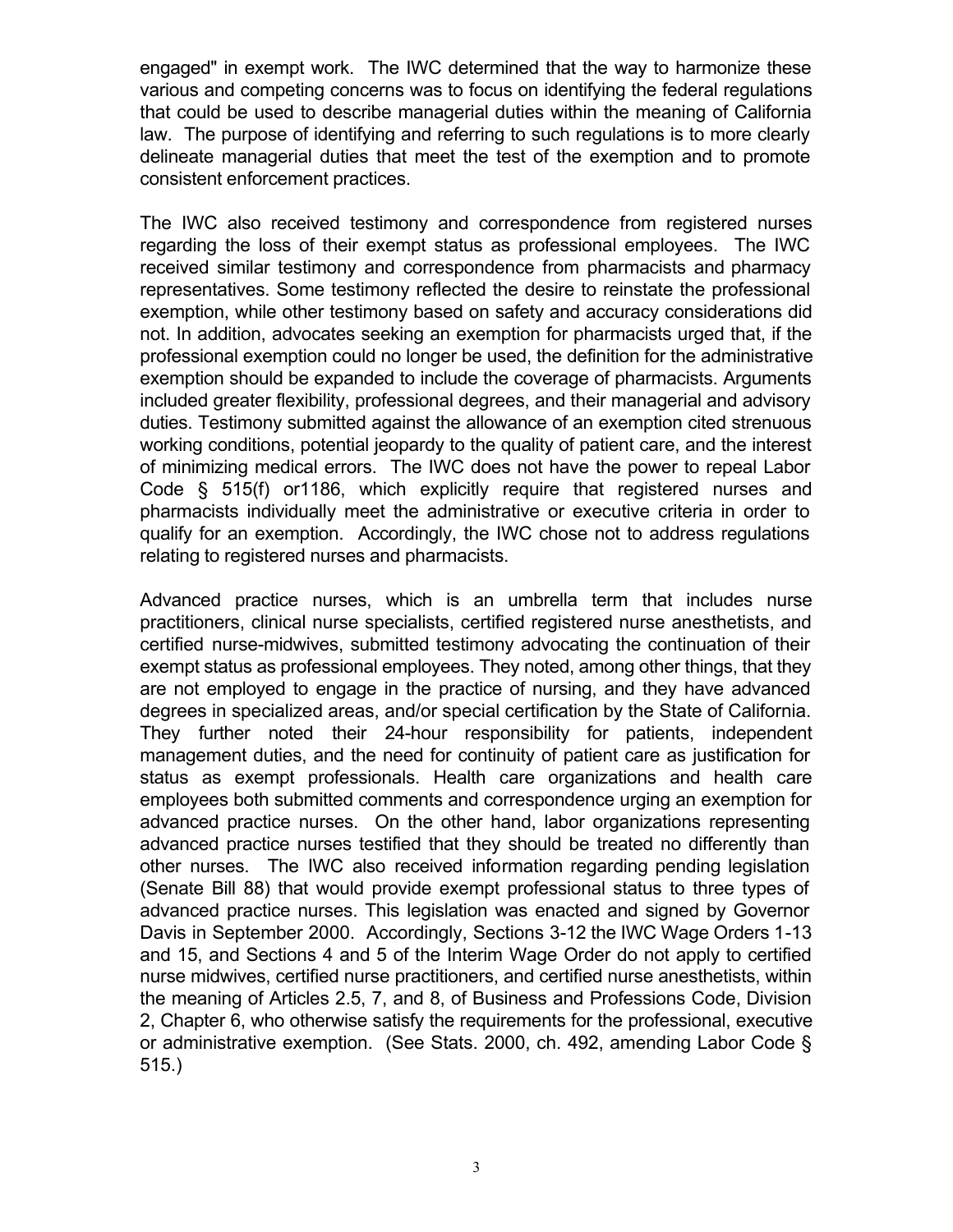After digesting all the information received in its review, the IWC chose to adopt regulations for Wage Orders 1 - 13, and 15 that substantially conform to current guidelines in the enforcement of IWC orders, whereby certain Fair Labor Standards Act regulations (Title 29 C.F.R. Part 541) have been used, or where they have been adapted to eliminate provisions that are inconsistent with the more protective provisions of California law. The IWC intends the regulations in these wage orders to provide clarity regarding the federal regulations that can be used describe the duties that meet the test of the exemption under California law, as well as to promote uniformity of enforcement. The IWC deems only those federal regulations specifically cited in its wage orders, and in effect at the time of promulgation of these wage orders, to apply in defining exempt duties under California law.

Executive Exemption. The IWC derived the duties which meet the test for the executive exemption from language in the federal regulation 29 C.F.R. § 541.1(a)- (d), with one important exception. The reference in 29 C.F.R. § 541.1(a) to the phrase "primary duty" is omitted because, as discussed above, that phrase refers to a federal test that provides less protection to employees. Instead section A(1) generally refers to managerial duties and responsibilities, while section A(5) sets forth California's "primarily engaged" requirement. Section A(5) also refers to the federal regulations, 29 C.F.R. §§ 541.102, 541.104-541.111, 541.115-541.116, that may be used to describe exempt duties under California law. Included in these regulations are two which describe work and occasional tasks that are "directly and closely related" to exempt work. (29 C.F.R. §§ 541.108 and 541.110.) For example, time spent by a manager using a computer to prepare a management report should be classified as exempt time where use of the computer is a means for carrying out the exempt task. The IWC recognizes that 29 C.F.R. § 541.110 also refers to "occasional tasks" that are not "directly and closely related." The IWC does not intend for such tasks to be included in the calculation of exempt work. In addition, the last sentence of section A(5) comes from the California Supreme Court's decision in Ramirez v. Yosemite Water Co. (1999) 20 Cal.4th 785, 801-802. Although that case involved the exemption for outside salespersons, the determination of whether an employee is an outside salesperson is also quantitative: the employee must regularly spend more than half of his or her working time engaged in sales activities outside the workplace. In remanding the case back to the Court of Appeal, the California Supreme Court offered the following advice:

"Having recognized California's distinctive quantitative approach to determining which employees are outside salespersons, we must then address an issue implicitly raised by the parties that caused some confusion in the trial court and the Court of Appeal: Is the number of hours worked in sales-related activities to be determined by the number of hours that the employer, according to its job description or its estimate, claims the employee should be working in sales, or should it be determined by the actual average hours the employee spent on sales activity? The logic inherent in the IWC's quantitative definition of outside salesperson dictates that neither alternative would be wholly satisfactory. On the one hand, if hours worked on sales were determined through an employer's job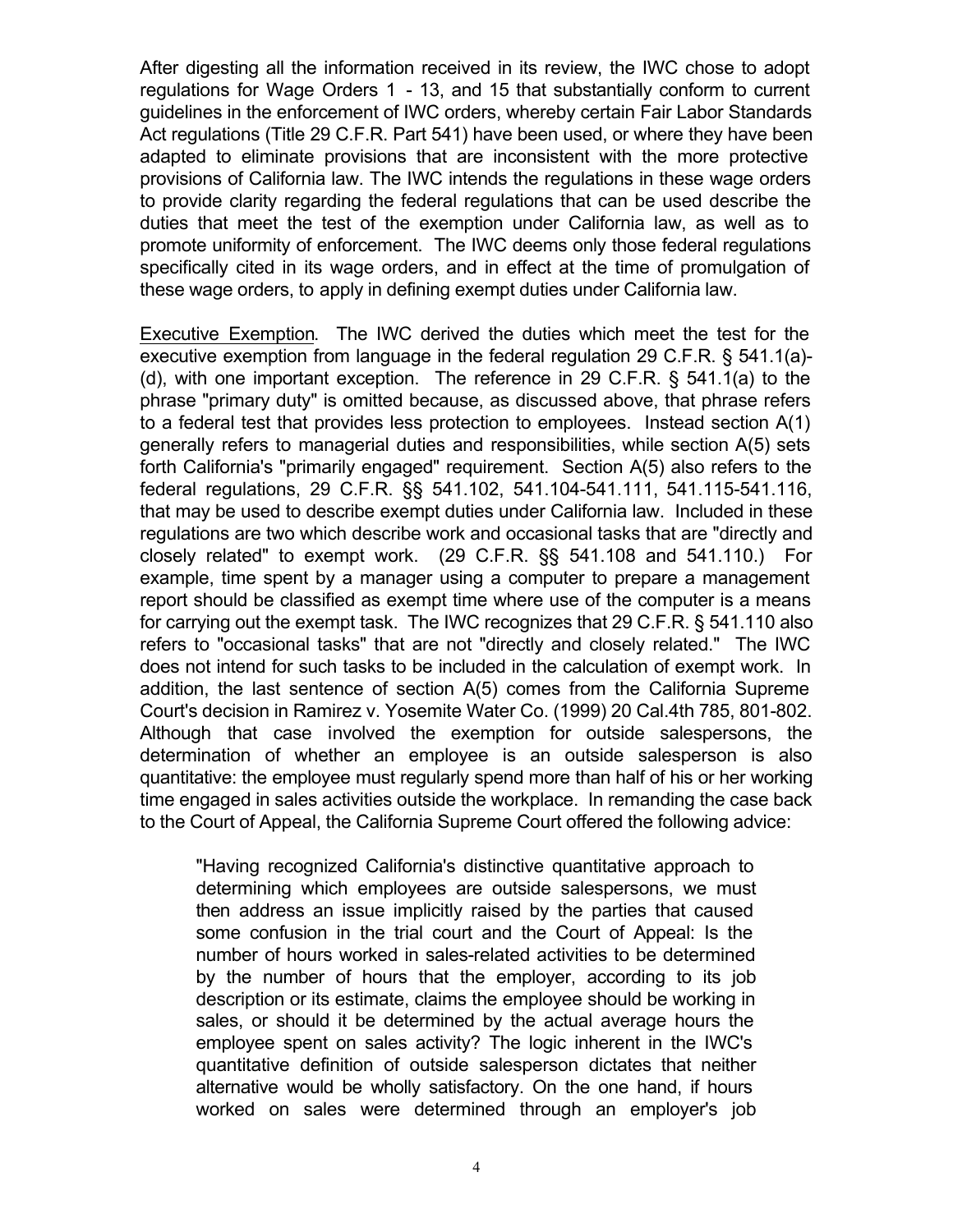description, then the employer could make an employee exempt from overtime laws solely by fashioning an idealized job description that had little basis in reality. On the other hand, an employee who is supposed to be engaged in sales activities during most of his working hours and falls below the 50 percent mark due to his own substandard performance should not thereby be able to evade a valid exemption. A trial court, in determining whether the employee is an outside salesperson, must steer clear of these two pitfalls by inquiring into the realistic requirements of the job. In so doing, the court should consider, first and foremost, how the employee actually spends his or her time. But the trial court should also consider whether the employee's practice diverges from the employer's realistic expectations, whether there was any concrete expression of employer displeasure over an employee's substandard performance, and whether these expressions were themselves realistic given the actual overall requirements of the job."

The IWC, in summarizing the above language in its wage orders, intends to provide some guidance in the enforcement of its regulations. The IWC does not intend to modify or limit the California Supreme Court's statements or its decision.

Administrative Exemption. The IWC similarly derived the duties that meet the test for the administrative exemption from language in the federal regulation 29 C.F.R. § 541.2(a)-(c), with the exception of the "primary duty" phrase. Section B(1)(b), which restates 29 C.F.R. § 541.2(a)(2), refers to school administration, but is not intended to establish a different test with regard to school administration, or to affect the professional exemption as it relates to teachers, or to otherwise change existing law. Section B(4) sets forth the California "primarily engaged" requirement. That section also sets forth the federal regulations, 29 C.F.R. §§ 541.201-541.205, 541,207-541.208, 541.210, and 541.215, that may be used to describe exempt duties under State law. These regulations include types of administrative employees, categories of administrative work, and a description of what is meant by the phrase "discretion and independent judgment." The last sentence of section B(4) again summarizes the California Supreme Court's decision in Ramirez v. Yosemite Water Co. (1999) 20 Cal.4th at 801-802, quoted above. In summarizing that language, the IWC intends to provide some guidance in the enforcement of its regulations, and does not intend to modify or limit the California Supreme Court's statements or its decision.

Professional Exemption. The IWC developed the duties that meet the test for the professional exemption from the list of recognized professions contained in prior wage orders as well as from language in the federal regulations 29 C.F.R. § 541.3(a)(1), (2), and (4), and 541.3(b). The recognized professions are law, medicine, dentistry, optometry, architecture, engineering, accounting, and teaching. Although registered nurses and pharmacists were previously included in the list of recognized professionals, as discussed above, they can no longer be considered to be exempt as professionals. (Labor Code §§ 515(f) and 1186.) Teaching continues to require a certificate from the Commission for Teacher Preparation and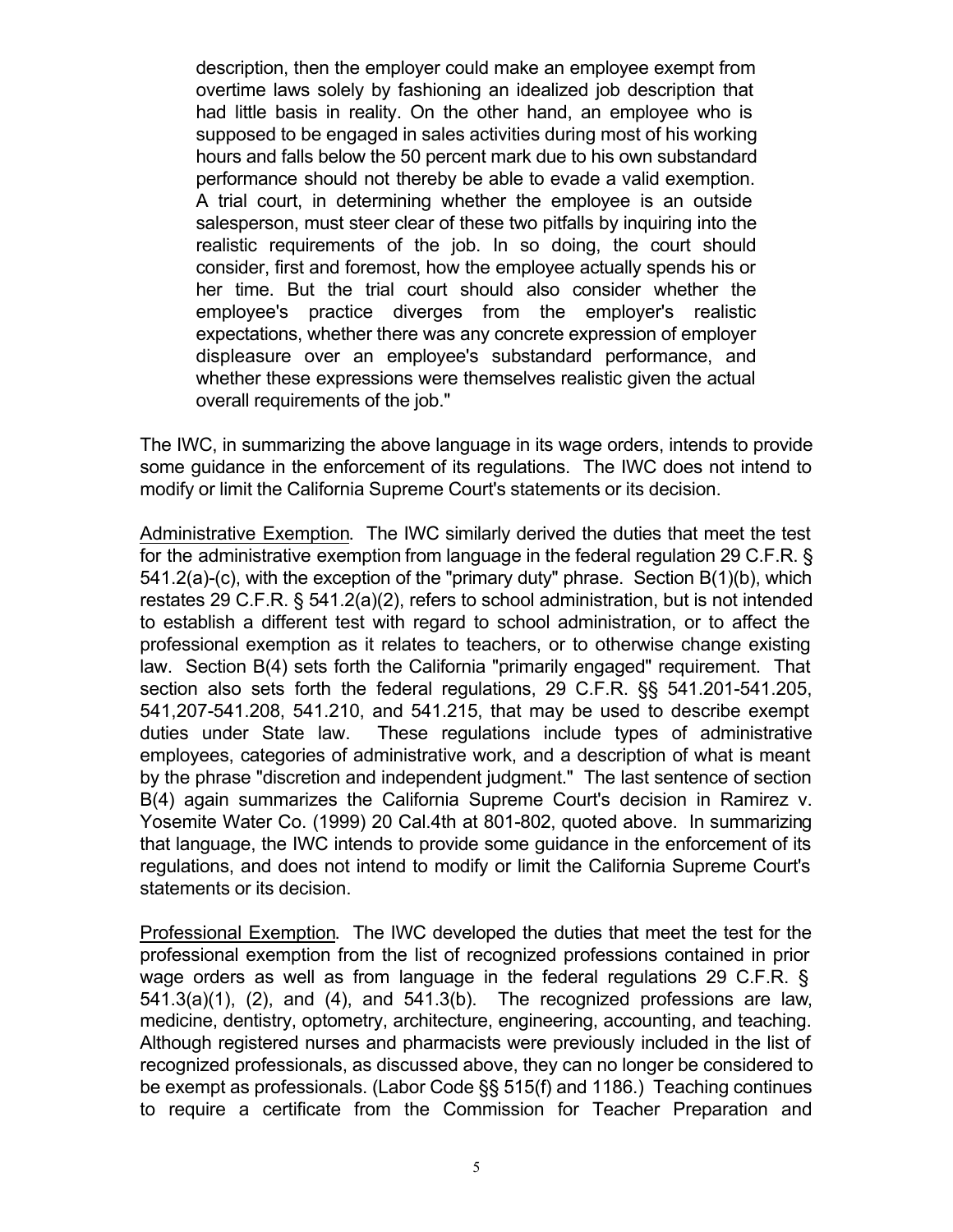Licensing, or teaching in an accredited college or university, to be eligible for the professional exemption.

Employees subject to Wage Orders 1, 4, 5, 9, and 10 have had the "learned or artistic" aspect of the professional exemption available to them since 1993. The IWC found no reason to limit this aspect of the exemption to those five wage orders. The IWC therefore decided to include the "learned and artistic" provisions uniformly throughout all the wage orders. Section C(4) sets forth the federal regulations, 29 C.F.R. §§ 541.207, 541.301(a)-(d), 541.302, 541.306, 541.307, 541.308, and 541.310, that may be used to describe exempt duties under State law.

The new regulations in this section of the IWC's wage orders regarding the administrative, executive, and professional exemption are consistent with existing law and enforcement practices.

Recent legislative enactments provide exemptions from some or all of the provisions of the IWC's wage orders. In addition to an exemption for certain advanced practice nurses, SB 88, Stats. 2000, ch. 492, creates an exemption for certain employees in computer software fields. Sections 3-12 of IWC Wage Orders 1-13 and 15, and Sections 4 and 5 of the Interim Wage Order will not apply to employees in computer software fields who 1) earn forty-one dollars (\$41.00) or more per hour, 2) are primarily engaged in work that is intellectual or creative and requires the exercise of discretion and independent judgment, and 3) are highly skilled and proficient in the theoretical and practical application of highly specialized information to computer systems analysis, programming, and software engineering within the meaning of added Labor Code § 515.5. In addition, effective January 1, 2001, the IWC's orders will not apply to any individual participating in a National Service Program, such as AmeriCorps, AmeriCorps NCCC, and Senior Corps, that carry out services with the assistance of grants from the Corporation for National and Community Service within the meaning of Title 42, United States Code, Section 12571. (See Stats. 2000, ch. 365, amending Labor Code § 1171.)

This section further provides that outside salespersons are exempt from the provisions of the IWC's wage orders. Pursuant to the requirements of Labor Code § 517(d), the IWC conducted a review of the wages, hours, and working conditions of outside salespersons and received testimony and correspondence on these matters. Some witnesses urged the IWC adopt a more expansive definition of an outside salesperson. Others asked the IWC to define more clearly those activities that are not "sales related." After considering proposals by both employers and employees, the IWC determined that it would not change its longstanding definition of "outside salesperson." (See Ramirez v. Yosemite Water Co., 20 Cal.4th 785.) However, the IWC notes that this exception is to be construed narrowly, as a determination that an employee is an outside salesperson deprives that employee of the protections of the wage orders and many other provisions of the Labor Code.

The provisions of Wage Order 10 now apply to all employees employed by an employer operating a business at a horse racing facility, including stable employees. Stable employees include, but are not limited to grooms, hotwalkers,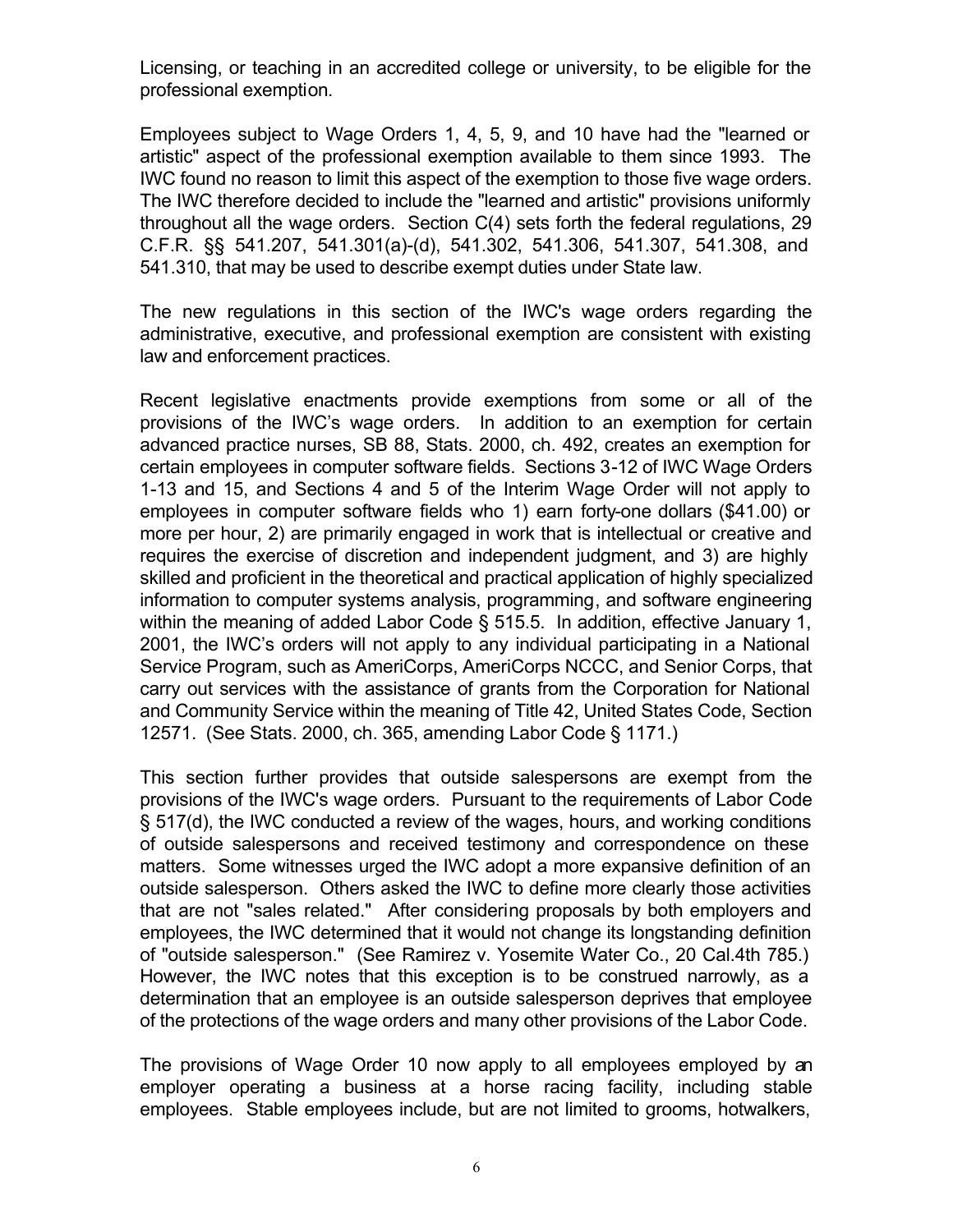exercise workers, and any other employees engaged in the raising, feeding, or management of racehorses, employed by a trainer at a racetrack or other non farm training facility. Employees in the commercial fishing industry are now covered by wage orders 10 and 14.

The IWC received no compelling evidence, and concluded there was no reason at this time, to warrant making any other changes in the provisions of this section.

## **2. DEFINITIONS**

Amendments to this section apply to Wage Orders 1 through 13, and 15. The IWC received testimony from employee and employer groups requesting clarification regarding what a workday and a workweek included. There was also confusion regarding the definition of an alternative workweek. The IWC adopted the following language into the Interim Wage Order - 2000: 1) "Workday" and "day" mean any consecutive 24-hour period beginning at the same time each calendar day; 2) "Workweek" and "week" mean any seven (7) consecutive days, starting with the same calendar day each week. "Workweek" is a fixed and regularly recurring period of 168 hours, seven (7) consecutive 24-hour periods; 3) An "Alternative workweek schedule" means any regularly scheduled workweek requiring an employee to work more than eight (8) hours in a 24-hour period. This language will now replace the language in Wage Orders 1 through 13 and 15. The definitions provided in this section for "workday" and "day," "workweek" and "week," and "alternative workweek schedule" are identical to the definitions provided in Labor Code §500.

The IWC determined that an additional definition for a work "shift" should be added to its wage orders. "Shift " means designated hours of work by an employee, with a designated beginning and quitting time.

As discussed below in Section 3, Hours and Days of Work, the IWC also determined that the health care industry should retain the option to adopt alternative workweek schedules with work days of more than 10 but not exceeding 12 hours. The IWC has therefore included definitions in Wage Orders 4 and 5 for the terms "health care industry," "employees in the health care industry" and "health care emergency." These three terms are discussed more fully in Section 3.

The IWC received no compelling evidence, and concluded there was no authority at this time, to warrant making any other change in the provisions of this section other than those required by AB 60.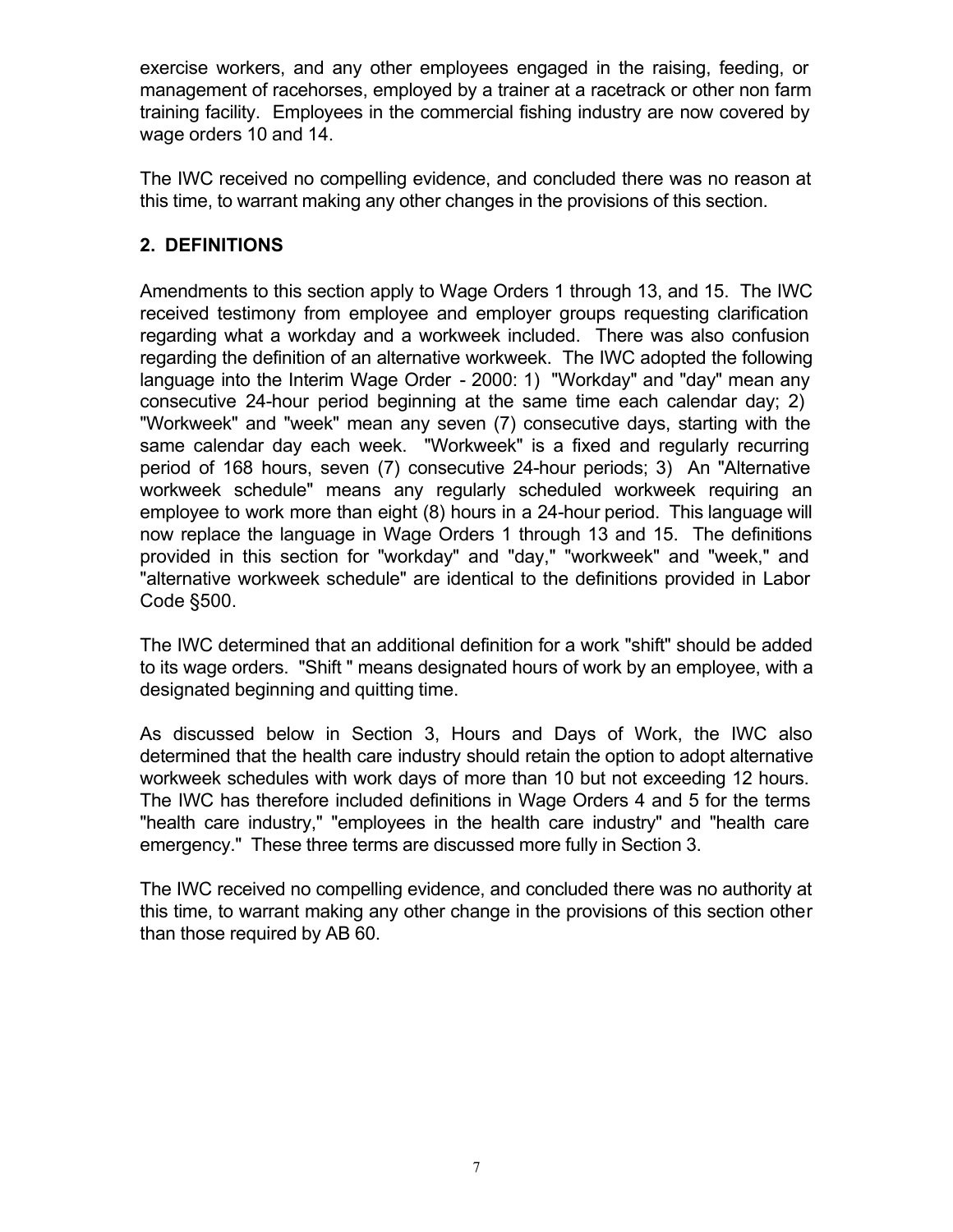#### **3. HOURS AND DAYS OF WORK**

DAILY OVERTIME - GENERAL PROVISIONS<sup>2</sup>

This portion of Section 3 states the daily overtime provisions mandated by AB 60 and applies to Wage Orders 1 through 13, unless otherwise indicated. This section clarifies that premium pay for the "seventh day of work in any one workweek" refers to the seventh consecutive day of work in a workweek. The IWC received testimony regarding the general provisions of overtime as mandated by AB 60. Both employers and employees testified that they were confused regarding the meaning of the "seventh day of work" in the calculation of premium pay. The time-and-a-half provision in Labor Code §510(a) refers to "seventh day of a workweek," but the double time provision refers to "seventh day of a workweek." This slight difference creates the confusion as to whether AB 60 requires double time pay for any work performed in excess of eight hours on the seventh day of the workweek, even if the employee has not worked on all seven days of that workweek. The IWC found that the purpose of the seventh day premium is to provide extra compensation to workers who are denied the opportunity to have a day off during the workweek. Following a literal interpretation of the double time provision would illogically reward someone who may only be scheduled to work one day, and that day fortuitously happens to be the seventh day of the employer's workweek. To clarify this matter, the IWC inserted the term "consecutive" to specify that an employee must work on all seven days in a designated workweek to receive overtime compensation for the seventh day of work in a workweek.

In determining overtime compensation for nonexempt full-time salaried employees, this section also restates Labor Code § 515 (d), which clarifies that the rate of 1/40th of the employee's weekly salary should be used in the computation.

#### ALTERNATIVE WORKWEEKS SCHEDULES<sup>3</sup>

This portion of section 3 provides the general guidelines for Wage Orders 1 through 13 for the adoption of employer proposed alternative workweek schedules provided by Labor Code § 511. Section 511 has specific provisions for adopting alternative workweek schedules and sets the standards for determining the overtime compensation for employees who adopt such schedules.

Generally, Wage Orders 1 through 13 provide that an employer does not violate the daily overtime provisions by properly instituting an alternative workweek schedule of up to ten (10) hours per day within a forty (40) hour workweek. Instead, once employees have properly adopted an alternative workweek schedule, an employer must pay one and one-half  $(1\frac{1}{2})$  times the employees' regular rate of pay for all work performed in any workday beyond that alternative workweek of up to twelve (12) hours a day or beyond forty (40) hours per week, and double the employees' regular

<sup>&</sup>lt;u>.</u>  $^{\rm 2}$  See Section 4 of the Interim Wage Order

 $^3$  See Sections 5-8 of the Interim Wage Order.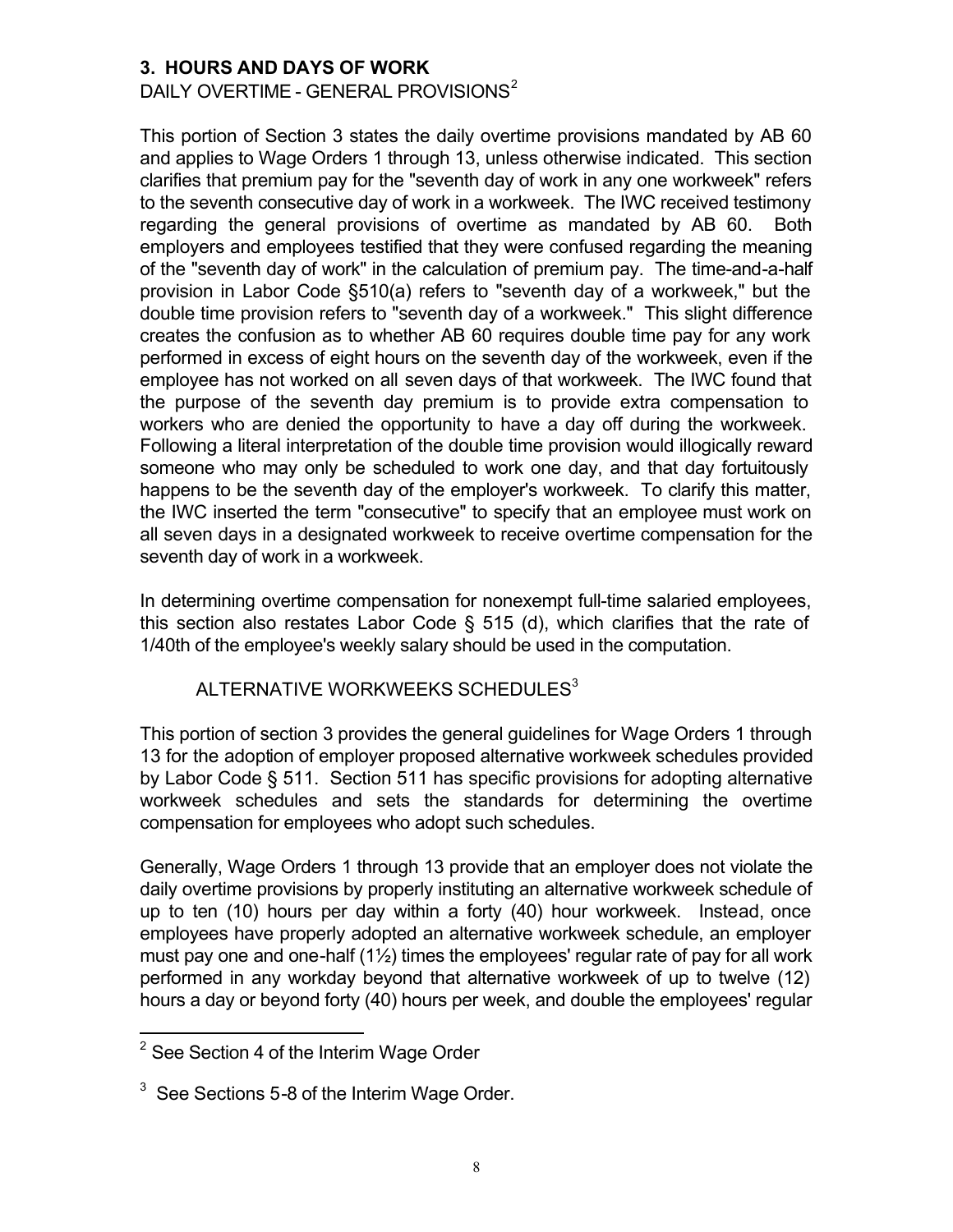rate of pay for all work performed in excess of twelve (12) hours per day and any work in excess of eight (8) hours on those days worked beyond the adopted alternative workweek schedule. Wage Orders 4 and 5 also provide for alternative workweek schedules of up to twelve (12) hours in a workday within a forty (40) hour workweek for employees in the health care industry. In addition, the IWC has provided for special exemptions from daily overtime for organized camp counselors and employees in the ski and commercial fishing industries. These matters are discussed in more detail below.

The IWC notes that Wage Order 1-89, which was reinstated by AB 60, provided for an alternative workweek "of not more than ten (10) hours per day within a workweek of not less than forty (40) hours," as opposed to the language adopted by the IWC that provides for an alternative workweek of not more than ten (10) hours per day within a "within a forty (40) hour workweek," as specified in AB 60. To resolve this conflict, and in the interest of uniformity and greater flexibility in crafting alternative workweek schedules, the IWC adopted the latter language to insert into Wage Orders 1 through 13. Thus, Wage Order 1 now contains language identical to the other wage orders.

 the purposes of weekly overtime pay. The IWC further clarified that hours considered in the calculation of daily overtime pay are not counted in the determination of 40-hour workweek overtime compensation. Basically, there is no "pyramiding" of separate forms of overtime pay for the same hours worked. Once an hour worked is paid at the applicable daily overtime rate, that same hour cannot be used in the computation of forty hours for

After receiving testimony and correspondence from employees who sought predictability in work schedules, and employers who sought flexibility in work schedules, the IWC concluded that an employer proposal for an alternative workweek schedule must designate the number of days in the workweek and number of hours in the work shift. The employer does not need to specify the actual days to be worked within that workweek prior to the alternative workweek election. The phrase "regularly scheduled," as set forth in Labor Code § 511(a), means that the employer must schedule the actual work days and the starting and ending time of the shift in advance, providing the employees with reasonable notice of any changes, wherein said changes, if occasional, shall not result in a loss of the overtime exemption. However, in no event does Labor Code § 511(a) authorize an employer to create a system of "on-call" employment in which the days and hours of work are subject to continual changes, depriving employees of a predictable work schedule. Moreover, in Wage Orders 1, 2, 3, 6, 7, 8, 11, 12, and 13, the IWC retained the pre-AB-60 requirement that alternative workweek schedules provide for two (2) consecutive days off for employees.

The IWC received several inquiries concerning flexibility for employees switching alternative workweek options after an election is held. The IWC concluded that upon the approval of the employer, an employee may move from one menu option to another. Additionally, the "menu of options" provision provided in Labor Code § 511(a) provides that an employer may propose "a menu of work schedule options,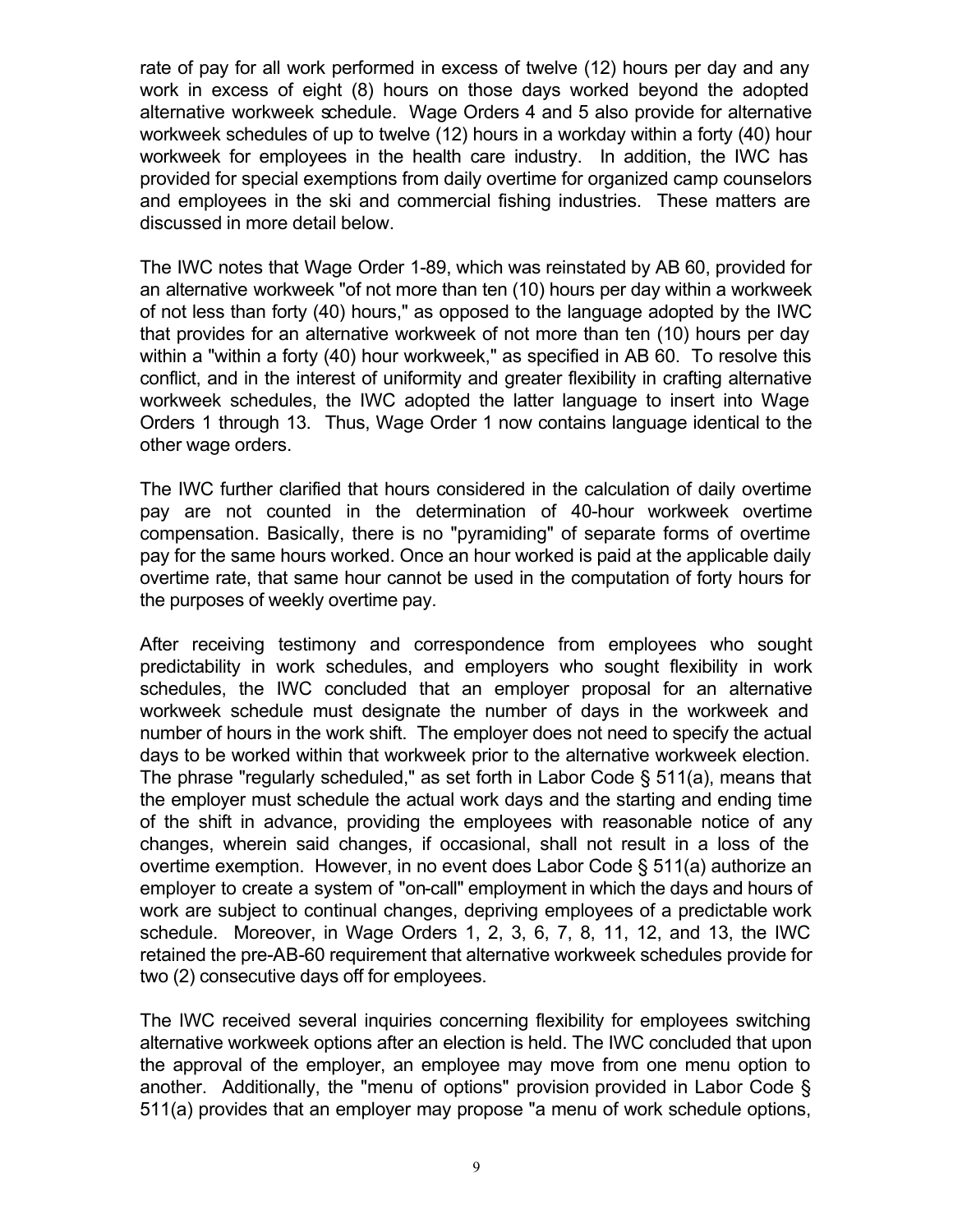from which each employee in the unit would be entitled to choose. "Such choice may be subject to reasonable nondiscriminatory conditions, such as a senioritybased system or a system based on random selection for selection of limited alternative schedules, provided that any limitation imposed upon an employee's ability to choose an alternative schedule is approved as part of the 2/3 vote of the work unit. If the employer's business needs preclude allowing its employees to freely choose among work schedule options, the employer should not propose a menu of work schedule options. Instead, the employer may be able to propose more than one alternative workweek schedule by dividing the workforce into separate work units, and proposing a different alternative workweek schedule for each unit. This method would inform each employee of exactly which schedule would be adopted by the election. In order to provide flexibility in accommodating the personal needs of employees, the IWC further clarified that employers may grant employee requests t switch same-length shifts on an occasional basis.

Based on some of the testimony the IWC received regarding alternative workweek schedules, a question arose as to whether an employer who adopted an alternative workweek arrangement of no greater than ten (10) hours per day could lawfully require employees to work beyond those scheduled hours on a recurring basis with the payment of appropriate overtime compensation. Labor Code §511(a) provides that employees may elect to establish a "regularly scheduled alternative workweek" that authorizes work by the affected employees for no longer than 10 hours within a 40-hour workweek. However, Labor Code § 511(b) provides that an employee working beyond the hours established by the alternative workweek agreement shall be entitled to overtime compensation. The IWC believes that, reading these two provisions of the Labor Code together, an employer who requires an employee to work beyond the number of hours established by the alternative workweek agreement, even if such overtime hours are worked on a recurring basis, does not violate the law if the appropriate overtime compensation is paid.

However, the IWC added a section to its wage orders out of its continued concern that employers could establish alternative workweek agreements and then consistently deviate from the regular schedule approved by the employees without paying overtime compensation for work performed beyond eight hours in a day. Such conduct effectively deprives employees of the right established by Labor Code §511(a) to a "regularly scheduled" alternative workweek and could lead to abuses. To prevent any such abuses, the IWC wage orders now provide that, if an employer sends workers home early on a work day that they are scheduled to work beyond eight hours without the payment of overtime pursuant to an alternative workweek agreement, the employer is required to pay overtime compensation in accordance with the provisions of the Labor Code §511(a) for all hours worked in excess of eight (8) hours on that workday.

The IWC has received questions regarding how part-time employees working in employee units that have adopted alternative workweeks should be paid overtime. It is the IWC's continued intention that a part-time employee be paid overtime in the same manner as other employees in the work unit. Thus if the employee work unit has adopted an alternative work week schedule of four ten-hour days, a part-time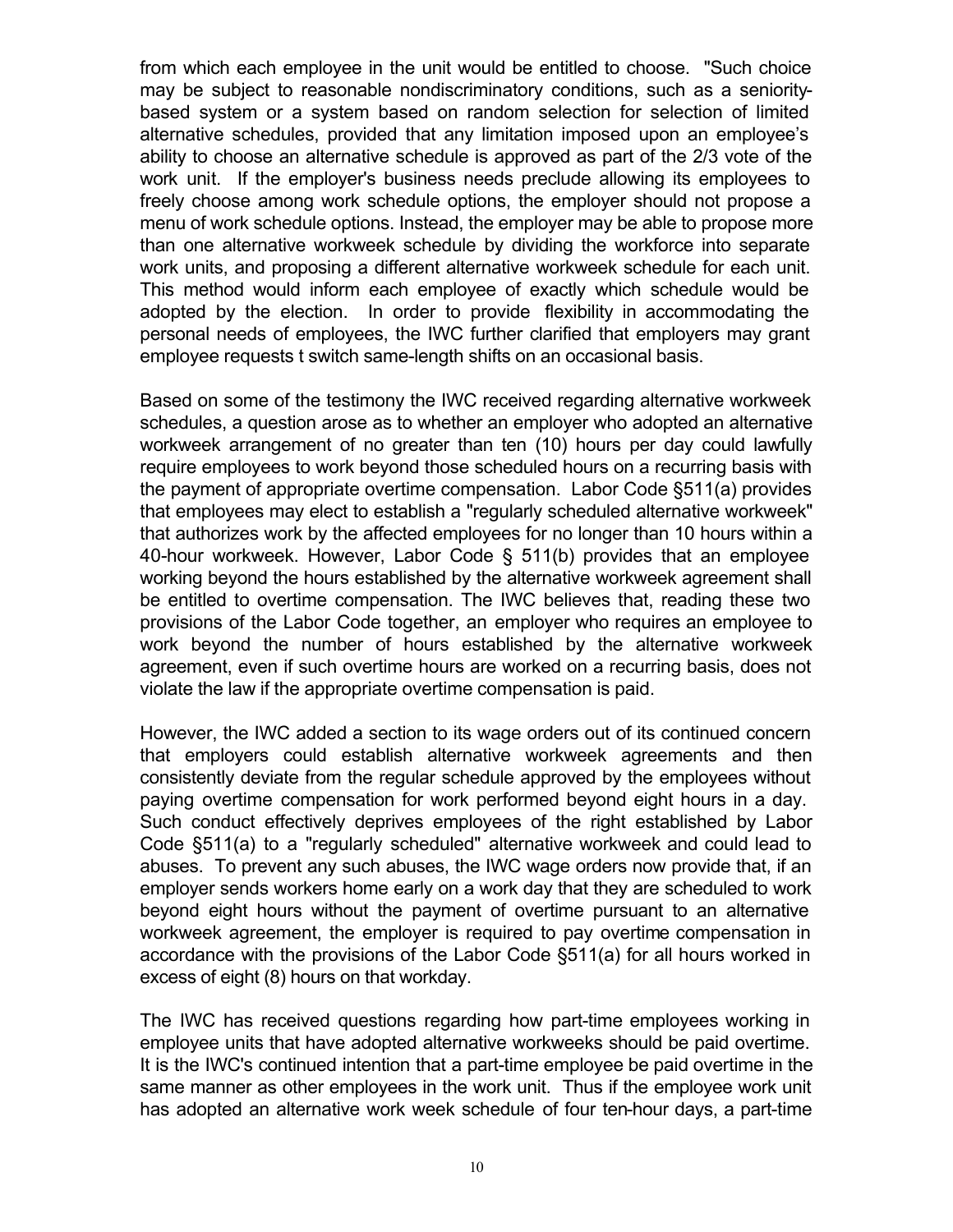employee working two ten-hour days would not be paid overtime after eight hours; rather, overtime would be paid after working the ten-hour daily shift.

This section echoes Labor Code §511(c), which prohibits employers from reducing an employee's regular rate of hourly pay as the result of the adoption, repeal, or nullification of an alternative workweek schedule. Labor Code §511(c) only applies to reductions in the regular rate of pay that are instituted after January 1, 2000, the effective date of AB 60.

This section also reflects the requirements of Labor Code § 511(d) regarding the required reasonable accommodation of employees who are unable to work alternative workweek schedules that are established through election, the permissible accommodation of employees hired after the election who are unable to work the alternative workweek schedules established through election, and the required exploration of "any available reasonable alternative means" of accommodation of the religious belief of an affected employee that conflicts with the alternative workweek schedule established through election. In addition, this section states the requirements for the employer reporting of alternative workweek election results mandated by Labor Code §511(e), as well as the provisions in Labor Code §554 concerning the accumulation of days of rest. The requirement of one day's rest in seven is mandated by Labor Code §§ 551 and 552.

Notwithstanding the general provisions in its wage orders regarding alternative workweeks, Wage Orders 4 and 5 allow employees in the "health care industry" to adopt employer proposed alternative workweeks of up to twelve (12) hours in a workday within a forty (40) hour workweek. Labor Code § 511(g) and the Interim Wage Order 2000 previously authorized such alternative workweeks if they were adopted according to the election and other requirements contained in those measures. In addition, the Interim Wage Order provides that such alternative workweeks are valid only until the effective date of wage orders promulgated pursuant Labor Code §517. In the meantime, the IWC conducted a review of the health care industry, as required by Labor Code § 517(b), to determine inter alia whether the allowance of twelve hour workdays should continue to be an option for employees, and what employees should be considered a part of the health care industry.

The IWC received testimony and correspondence from numerous employees, employers, and representatives of the health care industry regarding alternative workweeks. Citing personal preference, commuter traffic, mental and physical wellbeing, family care, and continuity of patient care issues, the vast majority of testimony from health care employees urged the retention of the 12-hour workday. Advocates of 12-hour workdays also noted that 8-hour shifts were impractical for hospital and home health care services, and that their industry should be afforded greater flexibility.

The IWC received additional testimony and correspondence from employees who work eight (8) hour shifts and prefer doing so. These employees also emphasized the need for flexibility in work scheduling, so that eight (8) shifts would not be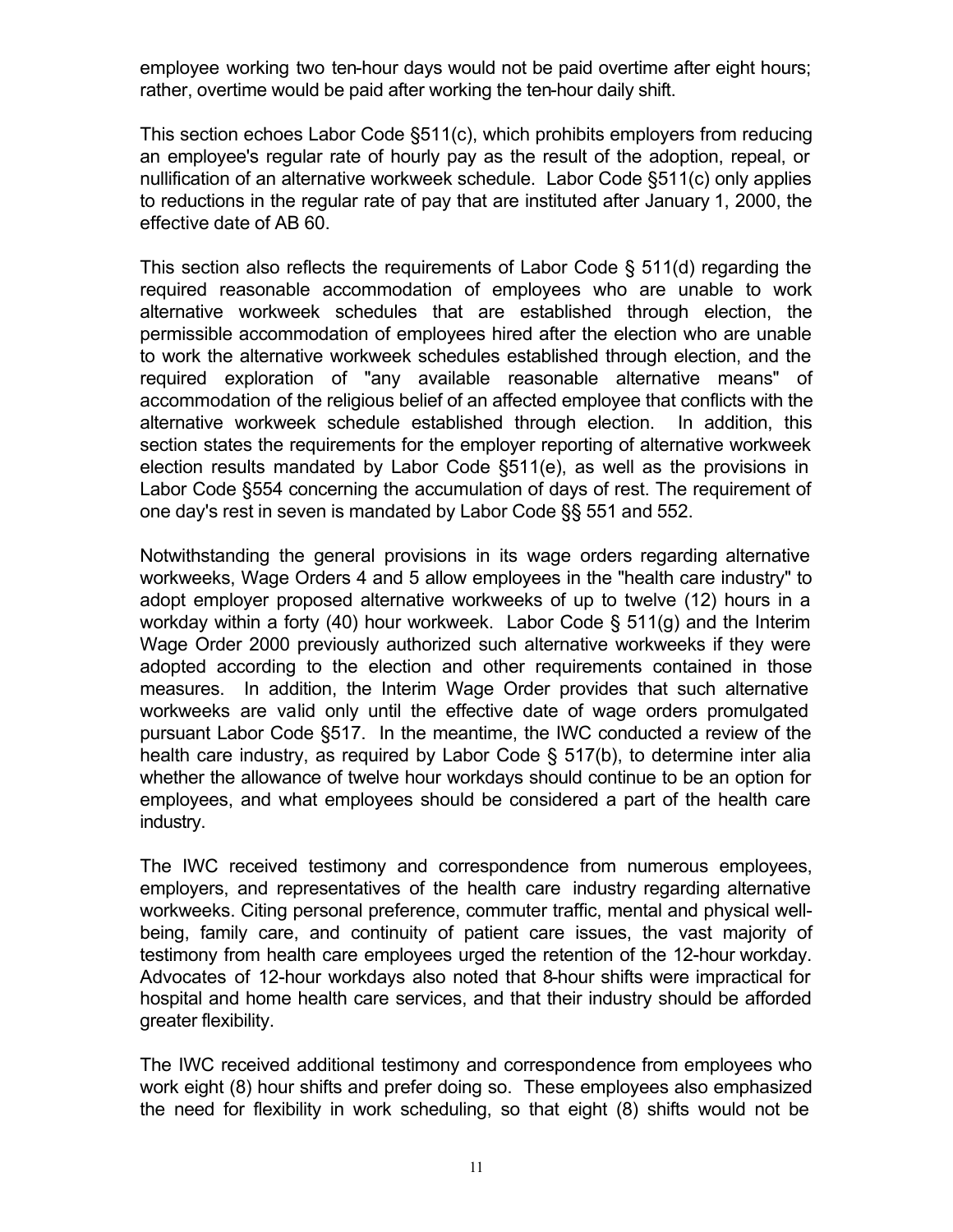eliminated, and so that employees would not be forced to work longer or shorter hours than desired.

The IWC also received testimony concerning patient safety considerations in support of the elimination of 12-hour workdays. These witnesses advised that the last four hours of 12-hour shifts can be exhausting and that exhaustion can result in a greater inclination toward making mistakes.

Based on all the information it received, the IWC determined that the health care industry should retain the option to adopt alternative workweek schedules with work days of more than 10 but not exceeding 12 hours. The IWC further determined that it will retain through its wage orders the provisions of former Labor Code § 1182.9, that employers engaged in the operation of a licensed hospital, or in providing personnel for the operation of a licensed hospital, may propose regularly scheduled alternative workweeks that include no more than three (3) twelve (12)-hour workdays within a 40-hour workweek, and that, if such an alternative workweek is adopted, an employer must make a reasonable effort to find another work assignment for any employee who participated in the vote which authorized the schedule and is unable to work the 12-hour shift. However, an employer is not being required to offer a different work assignment to an employee if such a work assignment is not available or if the employee was hired after the adoption of the twelve (12) hour, three (3) day alternative workweek schedule.

The main question remaining was how the health care industry would be defined. Following several public meetings and hearings, employer and employee representatives decided to work together and attempt to resolve several issues regarding the health care industry and to draft proposed language for consideration by the IWC. Prior to the public hearing on June 30, 2000, these two groups were able to negotiate compromises agreeable to both sides and to propose such language to the IWC. The proposed language, which the IWC adopted, defines the "health care industry" as hospitals, skilled nursing facilities, intermediate care and residential care facilities, convalescent care institutions, home health agencies, clinics operating twenty-four (24) hours per day, and clinics performing surgery, urgent care, radiology, anesthesiology, pathology, neurology, or dialysis. The IWC received testimony and correspondence that in intermediate care and residential care facilities other regulatory agencies use the term "resident" to describe persons receiving medical care in those facilities. The IWC concluded that the term "patient" includes "residents" of those facilities as defined by Health & Safety Code §§ 1250(c), (d), (e), (g), and (h), and 1569.2(k).

The proposal also included language defining the employees that are a part of the health care industry. The IWC adopted this proposal with one amendment regarding animal health care. Employees in the health care industry are now defined as those employees who provide patient care, or work in a clinical or medical department, including pharmacists dispensing prescriptions in any practice setting, or work primarily or regularly as members of a patient care delivery team, or are licensed veterinarians, registered veterinary technicians, and unregistered animal health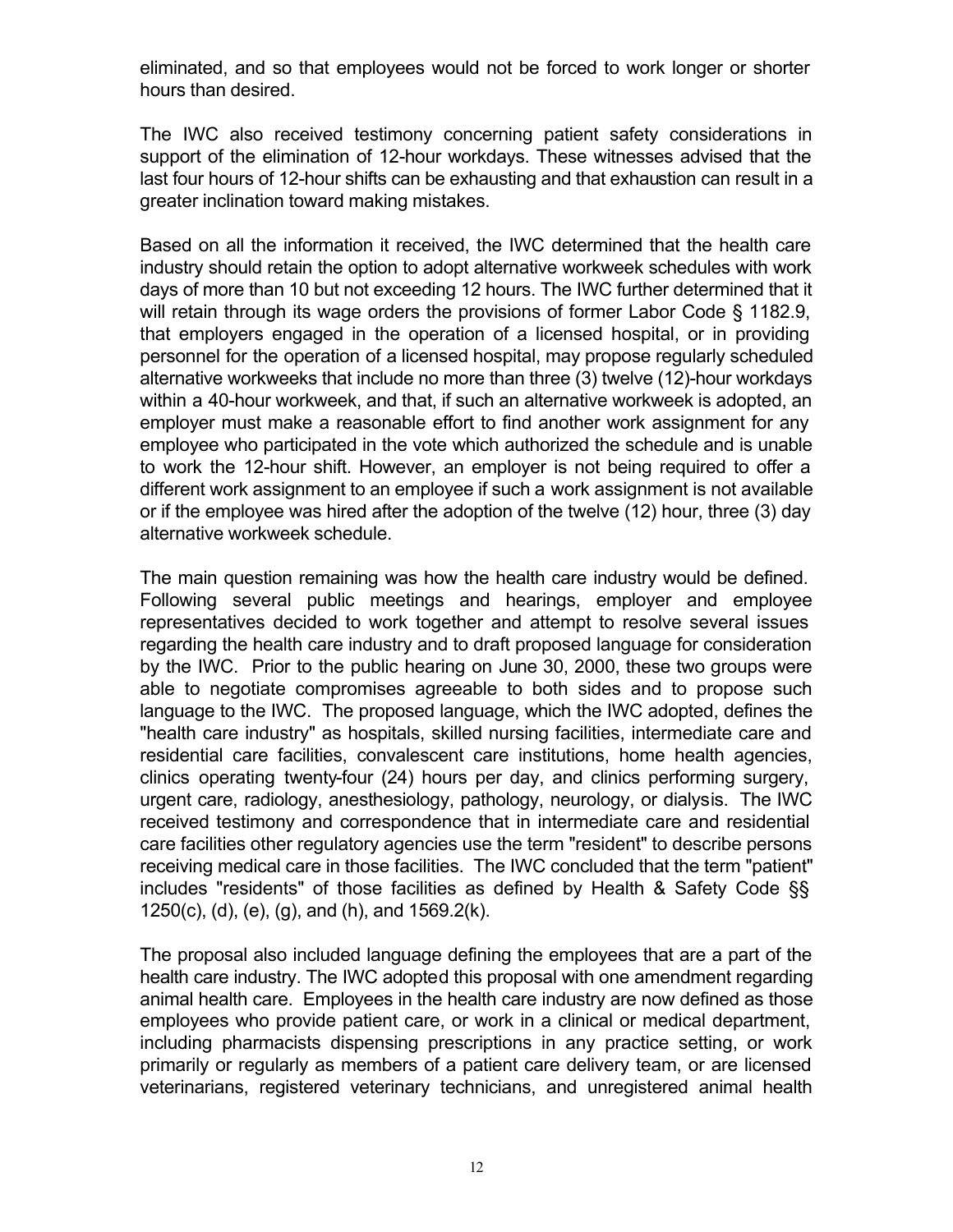assistants and technicians providing patient care in animal hospital settings or facilities equivalent to those described above for people.

The regulations make clear that the phrase "employees in the healthcare industry" does not include those persons primarily engaged in providing meals, performing maintenance or cleaning services, doing business office or other clerical work, or undertakings involving any combination of such duties. Therefore, any alternative workweek schedule that is adopted by employees primarily engaged in these duties, and that provides for workdays in excess of 10 hours, is now null and void.

The IWC intends the definition of employees in the health care industry to encompass pharmacists who dispense prescriptions in all practice settings, including community retail pharmacists. The IWC also intends to include within the definition of the health care industry all employees who primarily or regularly provide hospice care as members of a patient care delivery team.

definition of the term "primarily" for employees in the health care industry. The IWC further notes that the requirement that an employee work primarily or regularly as a member of a patient care delivery team means that the employee must spend more than one-half of his or her work time engaged in such work. In Wage Orders 4-89 and 5-89, as amended in 1993, the IWC had a different According to those orders, "the term 'primarily' as used in section 1, Applicability, means (1) more than one-half the employee's work time as a rule of thumb or, (2) if the employee does not spend more than 50 percent of the employee's time performing exempt duties, where other pertinent factors support the conclusion that management, managerial, and/or administrative duties represent the employee's primary duty." This definition no longer exists. Again, the IWC emphasized that, consistent with Labor Code §515(e), "primarily" means one-half the employee's work time.

With regard to animal health care, the IWC received testimony from veterinarians and the California Veterinary Medical Association which represents approximately 4,500 licensed veterinarians and registered veterinary technicians who own and/or work in some 2,200 hospitals, clinics and independent practices throughout the State. The Association advised the IWC that approximately 50% of the animal care facilities are 24-hour hospitals that provide medical, dental, and surgical care, as well as emergency and critical care for patients. The IWC determined that licensed veterinarians, registered veterinary technicians and unregistered assistants had the same work-related issues and personal concerns regarding alternative workweek schedules as employees providing health care services to humans, and that such employees, who provide patient care within the meaning of Business and Professions Code §§ 4825-4857 in facilities similar to those described above for the treatment of humans, should be included in the health care industry.

The negotiated proposed language that the IWC adopted also includes a few protections for employees working 12-hour shifts. Employees cannot be required to work more than 12 hours in a 24-hour period unless there is a "health care emergency," as that phrase is defined in the regulation, and even though all reasonable steps have been taken to provide otherwise, the continued overtime is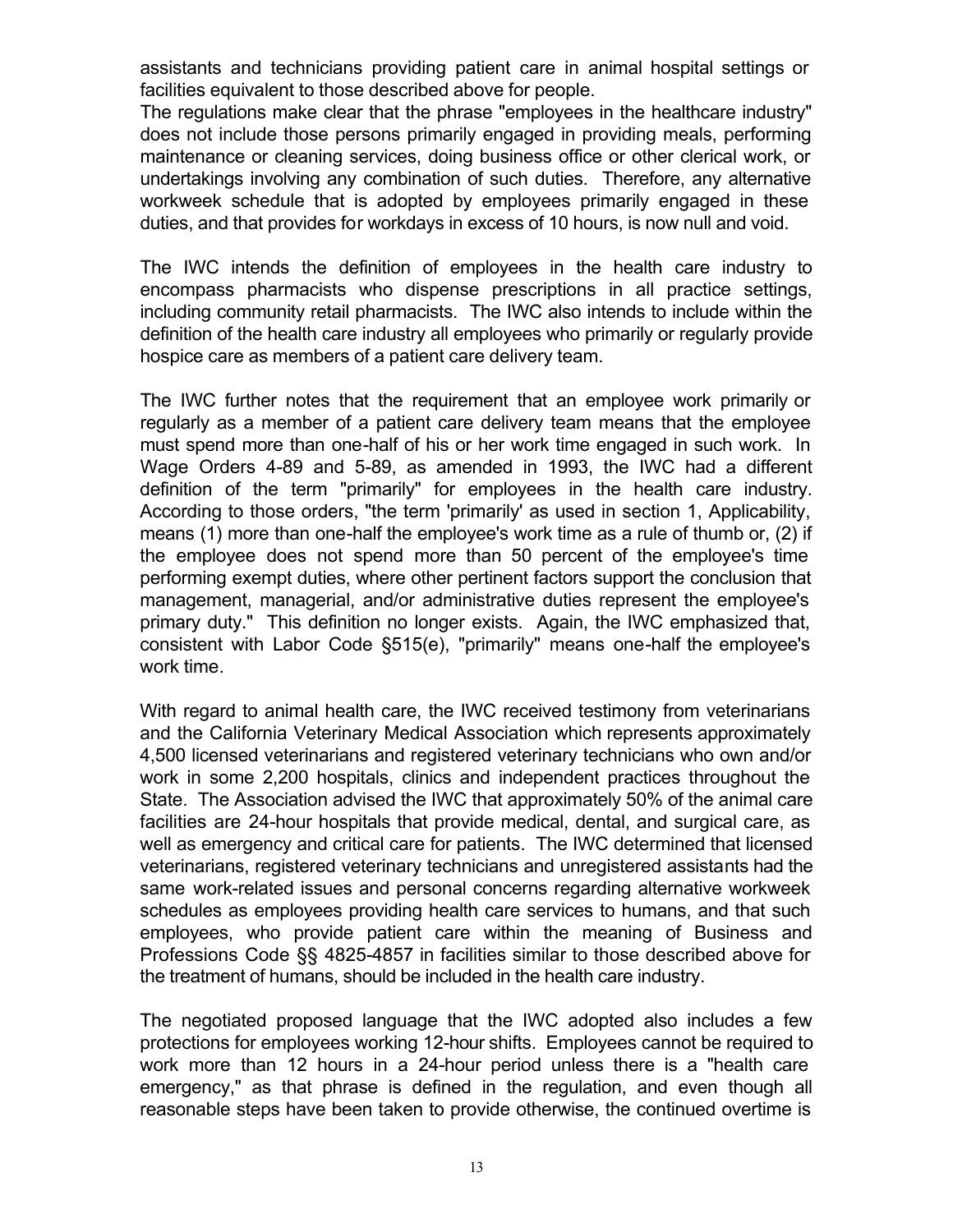necessary to provide the required staffing. However, an employee may be required to work up to thirteen (13) hours within a 24-hour period if the employee that is supposed to relieve the first employee does not show up for his or her shift on time and does not notify the employer two hours in advance that he or she will not appear for duty as scheduled. Also, no employee can be required to work more than sixteen (16) hours in a 24-hour period unless by a voluntary mutual agreement of the employee and employer, and no employee can work more than 24 consecutive hours until that employee receives 8 consecutive off-duty hours. Finally, the adopted language provides that, if, during the last quarter of 1999, an employer implemented a reduced pay rate for employees choosing to work 12 hour shifts, and desires to reimplement a flexible work arrangement that includes twelve (12) hour shifts at straight time for the same work unit, the employer must pay a base rate to each affected employee in the work unit that is no less than that employee's base rate in 1999 immediately prior to the date of the rate reduction.

The IWC retained the provisions in Wage Order 5 relating to the following method of calculating overtime compensation. An employer engaged in the operation of a hospital or other institution primarily engaged in the care of the sick, aged, or mentally ill or defective in residence may, pursuant to an agreement or understanding arrived at before the performance of work, establish a work period of fourteen (14) consecutive days in lieu of a workweek of seven (7) consecutive days if, for any work in excess of eighty (80) hours in such fourteen (14) day period, the employee receives compensation at a rate of not less than one and one-half  $(1\frac{1}{2})$ times the employee's regular rate of pay.

#### ELECTION PROCEDURES

Labor Code 517(a) directed the IWC to adopt regulations before July 1, 2000 regarding "the conduct of employee workweek elections, procedures for employees to petition for and obtain elections to repeal alternative workweek schedules, procedures for implementation of those schedules, conditions under which an adopted alternative workweek schedule can be repealed by the employer, employee disclosures, designations of work, and the processing of workweek election petitions." In accordance with this mandate, this section also lays out the election procedures for the adoption and repeal of alternative workweek schedules. Labor Code § 511(e) requires employers to report the results of any election to the Division of Labor Statistics and Research.

Based on testimony it received during public meetings and hearings, as well as its consideration of proposals of election procedures that were submitted, the IWC determined its wage orders should have more extensive procedures and safeguards than included in the Interim Wage Order - 2000. The language adopted reiterates the two-thirds (b) vote before the performance of work and secret ballot election requirements found in Labor Code § 511(a), and also provides a definition for "affected employees in the work unit." This definition is derived from preexisting language found in Wage Orders 4, 5, 9, and 10.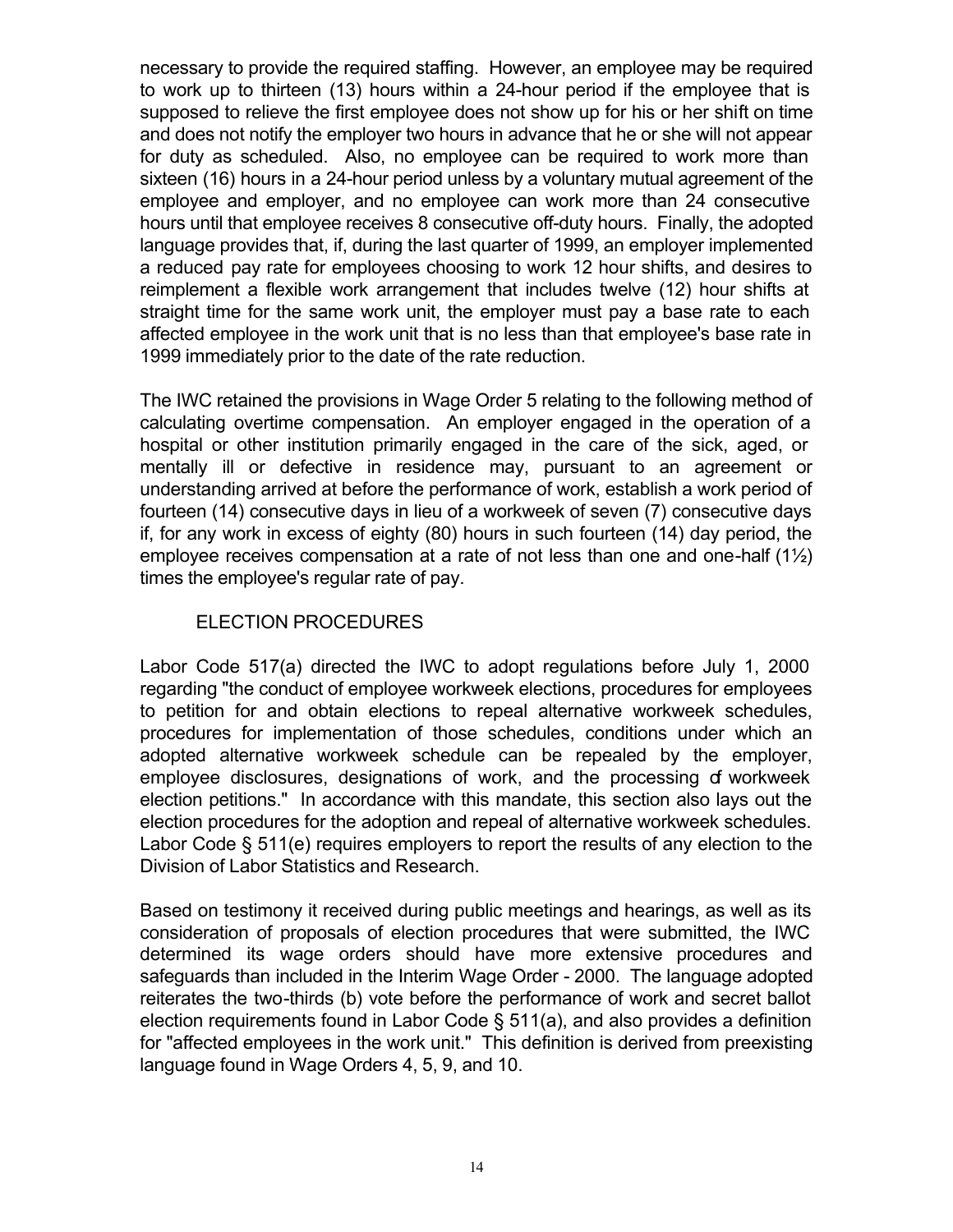However, the adopted language also sets up employee disclosure guidelines and mandates that an employer must provide disclosure in a non-English language if at least five (5) percent of the affected employees primarily speak that non-English language. Written disclosure and at least one meeting must be held at least fourteen (14) days prior to the secret ballot vote. This 14-day notice provision was previously applicable only to the health care industry. Failure to abide by these employee disclosure requirements will render the election null and void.

In addition, Wage Order election procedures now require employers to hold elections at the work site of the affected employees, specify that employers must bear any election costs, and authorizes the Labor Commissioner to investigate employee complaints. Following an investigation, an employer may be required to select a neutral third party to conduct the election. In order to provide additional protection for employees, the IWC added language that prohibits employers from intimidating or coercing employees to vote either in support of or in opposition to a proposed alternative workweek. Also, employees cannot be discharged or discriminated against for expressing opinions about elections or for voting to adopt or repeal an alternative workweek agreement.

The procedures further provide for the revocation of an alternative workweek schedule. The one-third (1/3) petition threshold and two-thirds (b) vote required to reverse an alternative workweek agreement reflects language adopted in the Interim Wage Order – 2000. While Wage Orders 1, 9, 10 and non-health care industry employees in Wage Orders 4 and 5 already followed these requirements, Wage Orders 2, 3, 6, 7, 8, 11, 12, 13, and Wage Orders 4 and 5 in the coverage of health care industry employees instead required a majority of employees to petition for an election. In the interest of establishing a universal provision applicable to all wage orders, the IWC decided to defer to the one-third (1/3) standard.

Following the repeal of an alternative workweek schedule, the employer faces a sixty (60) day compliance deadline, but the Division of Labor Standards Enforcement (DLSE) may grant an extension upon showing of undue hardship. This provision merely restates preexisting language from Wage Orders 1 through 13.

The requirements that an election to repeal an alternative workweek agreement must be held within thirty (30) days of an employee petition and on the affected employees' work site fall under the IWC's Labor Code § 517 authority. The prerequisite twelve (12) month lapse after the adoption of an alternative workweek schedule before an election to repeal can be held reflects preexisting language found in Wage Orders 1 through 13.

The adopted language clarifies that the report on election results is a public document, and further specifies the content required for each report. The language also provides for a thirty (30) day grace period before employees are required to work any new alternative workweek schedules adopted through election.

#### OTHER PROVISIONS<sup>4</sup>

 4 See Sections 6-8 of the Interim Wage Order.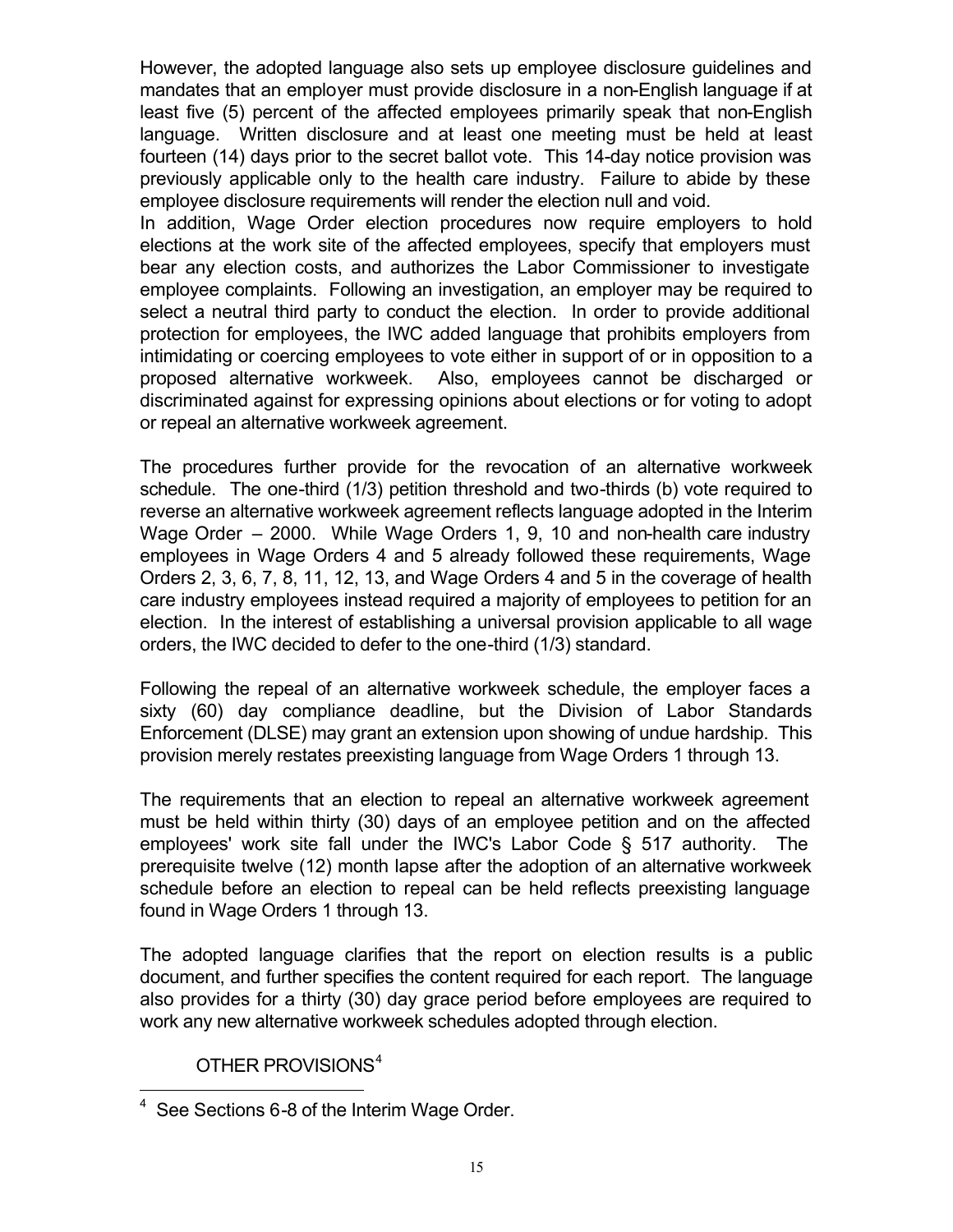Minors: This section reflects the current penalties for violation of child labor laws. Violators are now subject to civil penalties from \$500 to \$10,000 as well as to criminal penalties. These increased penalties, initially set forth in the Interim Wage Order - 2000, will now be reflected in all the IWC's wage orders.

Make up Time: This section implements the make up time provisions mandated by Labor Code §513. The statute provides that an employer must approve the written request of an employee on each occasion the employee would like to perform make up time in the same workweek. In the interest of employer and employee convenience, the IWC decided to allow any employee who knows in advance that he or she will be requesting make up over a succession of weeks to request make up work time for up to four weeks in advance.

Collective Bargaining Agreements: This section updates the criteria for the collective bargaining agreement exemption in accordance with Labor Code § 514. Except as provided in subsections referring to overtime for minors 16 and 17 years of age, the availability of a place to eat for workers on night shift, and limits on work over 72 hours, employees working under valid collective bargaining agreements are exempt from the AB 60 overtime provisions if the agreement provides for the wages, hours of work, and working conditions of the employees, premium wage rates are designated for all overtime hours worked, and their regular hourly rate of pay is at least thirty (30) percent more than the state minimum wage.

This provision replaces the previous requirement that employees under collective bargaining agreements must earn at least one-dollar (\$1) an hour more than the state minimum wage to qualify for the exemption. Premium wage rates are any rates higher than the regular hourly wage rate. The IWC also adopted language that requires the application of "one day's rest in seven" for employees working under a collective bargaining agreement unless the agreement explicitly states otherwise.

The California Labor Federation submitted testimony that Labor Code §514 was intended to permit the parties to a collective bargaining agreement to define what constitutes "overtime hours" and to determine the rate of premium pay to be paid for all overtime hours worked. The Commission agrees that § 514 permits the parties to a collective bargaining agreement to establish alternative workweek agreements through the collective bargaining process provided certain conditions are met. Thus, so long as the collective bargaining agreement establishes regular and overtime hours within the work week, establishes premium pay for all such hours worked, and the regular rate of pay is more than (30) percent above the minimum wage, then the exemption established by Labor Code § 514 is applicable.

Personal Attendants: Wage Order 5 previously included an exemption from Section 3, Hours and Days of Work, for personal attendants, adult employees or minors who are permitted to work as adults who have direct responsibility for children under eighteen (18) years of age receiving twenty-four (24) hour care, organized camp counselors, and resident managers of homes for the aged having less than eight (8) beds as long as such employees were not employed more than 54 hours nor more than six (6) days in any workweek, except under certain emergency conditions. The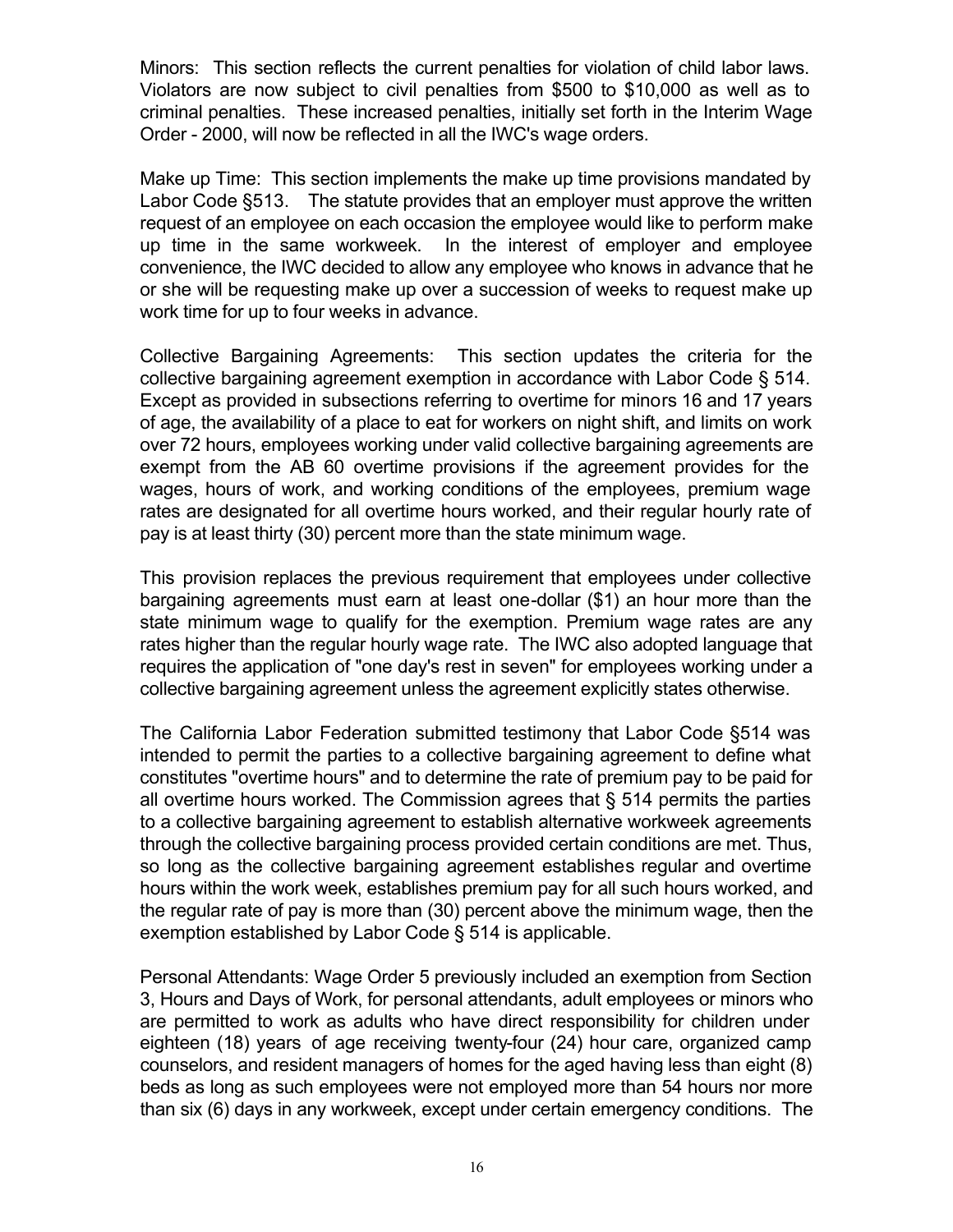IWC learned, however, that, except for organized camp counselors, the provisions of this exemption violate the requirements of the federal Fair Labor Standards Act. In order to comply with federal law, the IWC reduced the weekly overtime provisions to 40 hours for personal attendants, adult employees or minors who are permitted to work as adults who have direct responsibility for children under eighteen (18) years of age receiving twenty-four (24) hour care, and resident managers of homes for the aged having less than eight (8) beds. It is the IWC's intention is that these employees may work more than eight (8) hours in a day as long as their weekly hours do not exceed 40 and, consistent with prior enforcement practices, any such employees who work more than 40 hours in a workweek must receive overtime pay for any day during that workweek in which they worked more than eight (8) hours. The IWC notes, however, that personal attendants who are also "employees in the health care industry," who also work in facilities within the meaning of the term "health care industry," may elect to work pursuant to an alternative workweek schedule adopted pursuant to the provisions applicable to such employees.

Ski Industry Employees (See Wage Order 10): Pursuant to Labor Code § 517(b), The IWC conducted a review of the wages, hours, and working conditions of employees working at establishments that offer Alpine and Nordic skiing and related recreational activities to the public. The IWC received testimony and written submissions from employees who overwhelmingly disapproved the special exemption from overtime set forth in former Labor Code § 1182.2 whereby employees could be required to work up to 56 hours in a workweek without the payment of overtime. Employees stated that their income is just above the minimum wage, that they have often worked ten (10) to fourteen (14) hours at straight time without breaks or meal periods, and at their income it is difficult to pay rent or otherwise make ends meet. They asked that they receive the same protections as other employees under AB 60. In addition, labor representatives testified that ski facilities in neighboring Nevada are required to pay overtime to employees after eight (8) hours without any apparent financial hardship.

Employers testified that they are a very small industry of 38 facilities, with a low profit margin that is very dependent upon the vagaries of the weather and a primarily seasonal workforce. Employers further stated that, unlike other industries that are dependent on the weather, ski facilities must be cleared for safe public use every day they are open. They also noted that, the under the federal Fair Labor Standards Act, the ski industry is exempt from having to pay weekly overtime after forty (40) hours, and that, if they are required to comply with all the requirements of AB 60, their profit margin will be eliminated. As a compromise, they requested that the IWC issue regulations requiring overtime to be paid after forty-eight (48) hours in a workweek year-round.

The IWC concluded that it would be inconsistent with the health, safety, and welfare of employees to continue the former statutory exemption from daily overtime in a regulation. Instead, Wage Order 10 will now provide that an employer engaged in the operation of a ski establishment as defined in that order will not be in violation of overtime provisions by instituting a regularly scheduled alternative workweek of 48 hours or less during any month of the year when Alpine or Nordic skiing activities are actually being conducted. However, overtime must be paid at the rate of 1  $\frac{1}{2}$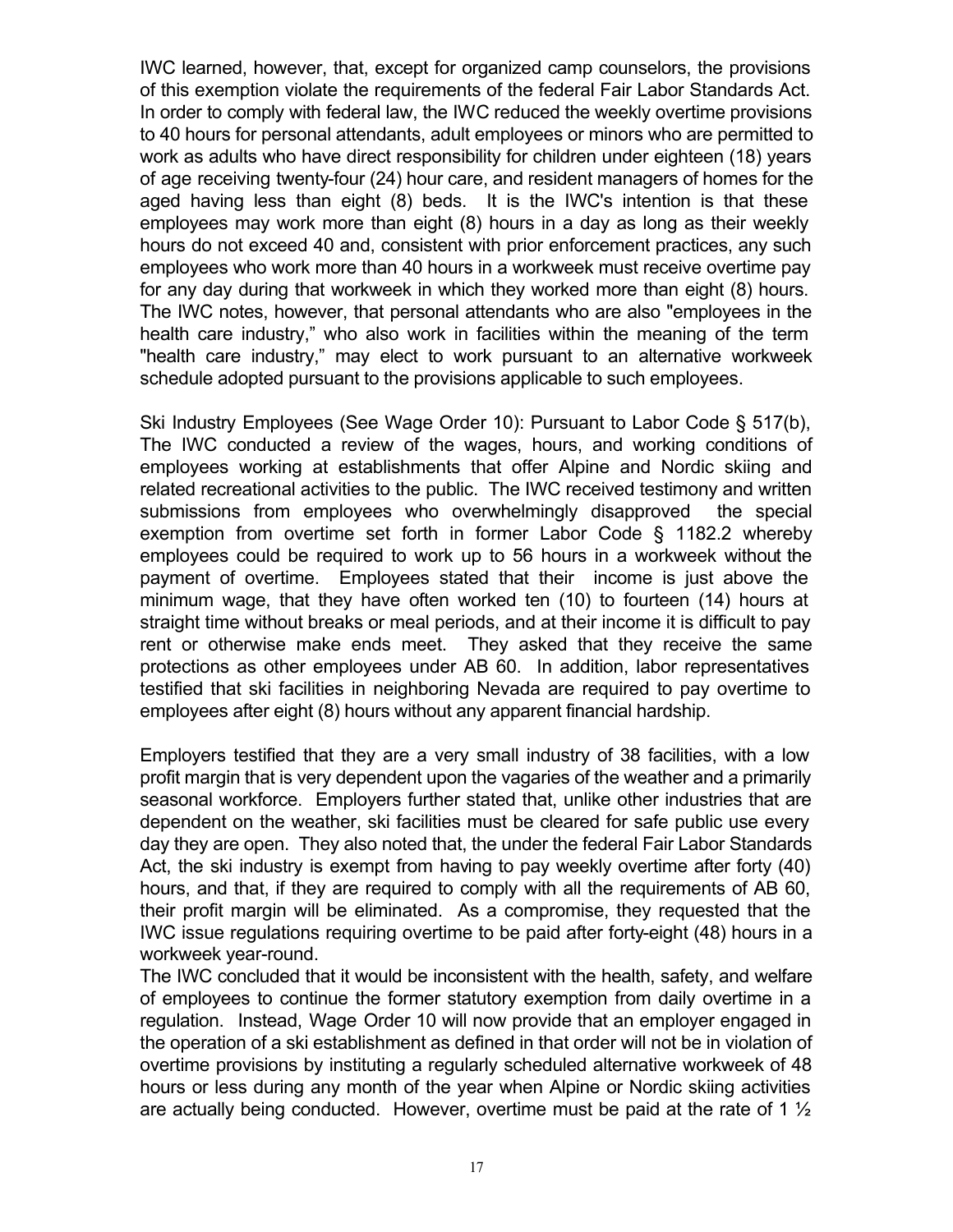times the regular rate of pay for all hours worked in excess of ten (10) hours in a day or 48 hours in a workweek.

Commercial Fishing Employees (See Wage Orders 10 and 14): The IWC received testimony from persons employed in the commercial passenger fishing industry that, due to the uncertain length of the work day as well as long established customs in the industry, which is highly dependent on the availability of fish, it would be inappropriate to impose a requirement that employees receive overtime pay. In addition, commercial passenger fishing boats are subject to minimum manning requirements regulated by the United States Coast Guard, Title 46, Code of Federal Regulation, Part 15, which limit the number of hours that crew members may work while at sea. There is also an exemption from overtime requirements for commercial fishing vessels under the Fair Labor Standards Act. Therefore, the IWC concluded that it would continue the exemption from Section 3, Hours and Days of Work, formerly set forth in the Labor Code § 1182.3, for employees of commercial passenger fishing boats when they perform duties as licensed crew members. Such an exemption would not apply to other employees in the industry, such as clerical or maintenance personnel, who do not perform duties as licensed crew members on fishing boats.

The IWC received no compelling evidence to warrant making any other changes in the provisions of Section 3, Hours and Days of Work.

#### **4. MINIMUM WAGES**

While there are no changes to present minimum wage levels, the IWC currently is conducting its minimum wage review. A new minimum wage may become effective January 1, 2001. If there is a new minimum wage, it will, in turn, affect the level of meal and lodging credits.

 protracted periods, they receive adequate rest periods. Commercial Fishing: Under former Labor Code § 1182.3 employees in this industry were exempt from the minimum wage. The IWC conducted a review of this industry pursuant to Labor Code § 517(b), and received testimony from representatives of the commercial passenger fishing industry that the custom in the industry was to pay crew members on the basis of "one-half day," "three-quarter day," "full day," or "overnight" trips. These employers wished to continue this custom consistent with their present obligation to pay the minimum wage for all hours worked. The provisions of Section 4 (E) would allow employers to record pay of crew members in accordance with a formula based on the length of the trip. However, if the trip exceeds the defined hours of the formula, the additional hours would have to be recorded as additional hours worked and compensated accordingly. In practice, this alternative record keeping system may result in employees being paid more than the actual hours worked, but can never result in them being paid less than the actual hours worked. It is, therefore, primarily established as a convenience for employers. It is noted that regulations of the United States Coast Guard establish minimum crew standards which are intended to insure that, when boats are at sea for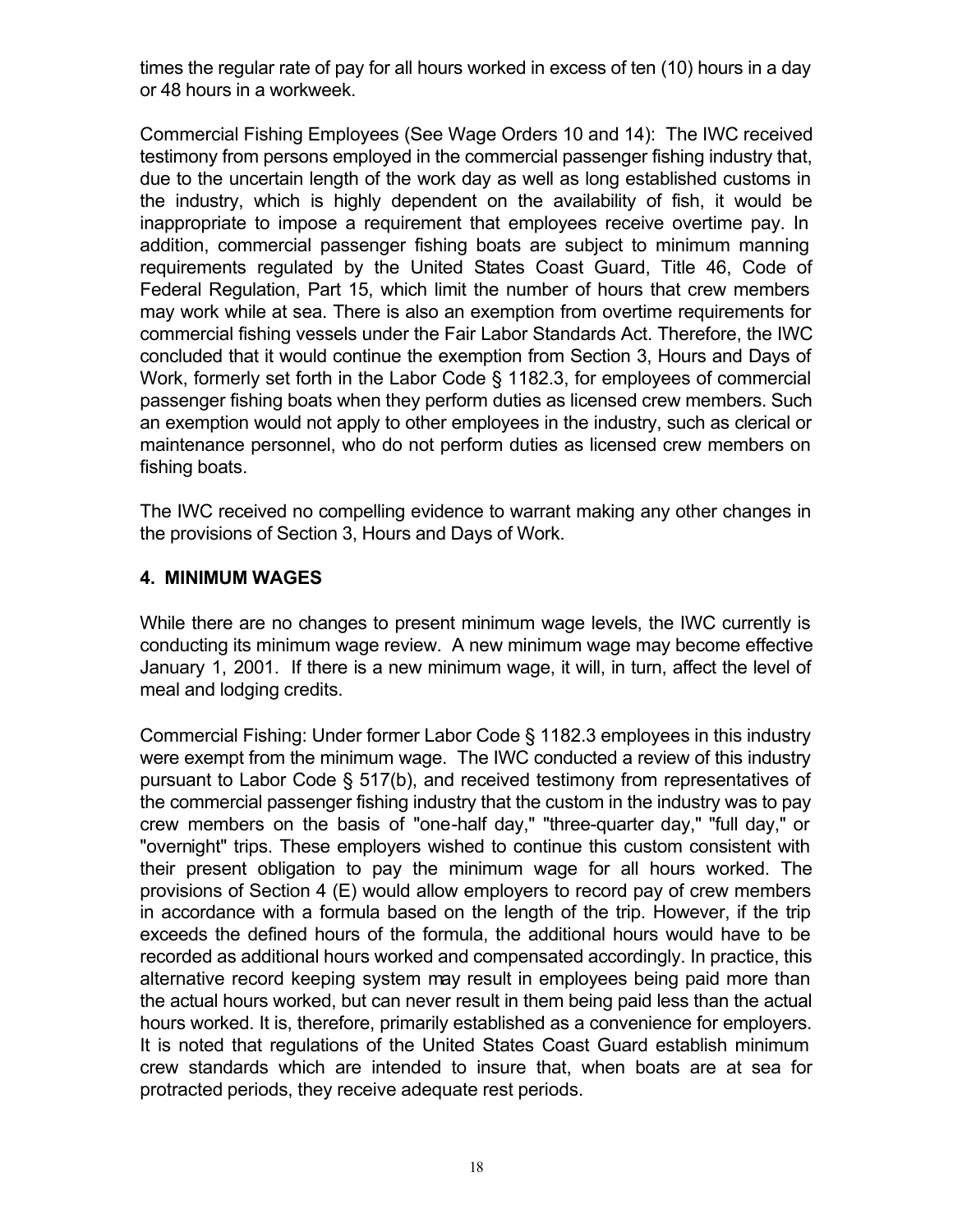### **9. UNIFORMS AND EQUIPMENT**

The IWC retained its longstanding policy of requiring employers to provide uniforms, tools and equipment necessary for the performance of a job. Subsection (B) permits an exception to the general rule by allowing an employee who earns more than twice the State minimum wage to be required to provide hand tools and equipment where such tools and equipment are customarily required in a trade or craft. This exception is quite narrow and is limited to hand (as opposed to power) tools and personal equipment, such as tool belts or tool boxes, that are needed by the employee to secure those hand tools. Moreover, such hand tools and equipment must be customarily required in a recognized trade or craft.

#### **11. MEAL PERIODS**<sup>5</sup>

Wage Orders 1, 2, 3, 6, 7, 8, 9, 10, 11, 13 and 15 continue the preexisting requirement of a meal period for an employee working for a period of more than five (5) hours, and provide for a second meal period in accordance with Labor Code §512(a).

Senate Bill 88, Stats. 2000, chapter 492, added subsection (b) to Labor Code § 512, which provides that, notwithstanding subsection (a), the IWC may adopt a working condition order that allows a meal period to begin after six hours of work if it determines that the order is consistent with the health and welfare of the affected employees. The IWC made such a determination with regard to Wage Order 12 and continued the existing language providing for a first meal for an employee working for a period of more than six (6) hours, and for a second meal period in accordance with Labor Code §512.

Consistent with the health, safety, and welfare of employees in the health care industry, the IWC determined that Wage Orders 4 and 5 should have somewhat different language regarding meal periods. The IWC received correspondence from members of the health care industry requesting the right to waive a meal period if an employee

works more than a 12-hour shift. The IWC notes that Labor Code § 512 explicitly states that, whenever an employee works for more than twelve hours in a day, the second meal period cannot be waived. However, Labor Code § 516 authorizes the IWC to adopt or amend the orders with respect to break periods, meal periods, and days of rest for all California workers consistent with the health and welfare of those workers.

<sup>&</sup>lt;u>.</u>  $5$  See Section 9 of the Interim Wage Order.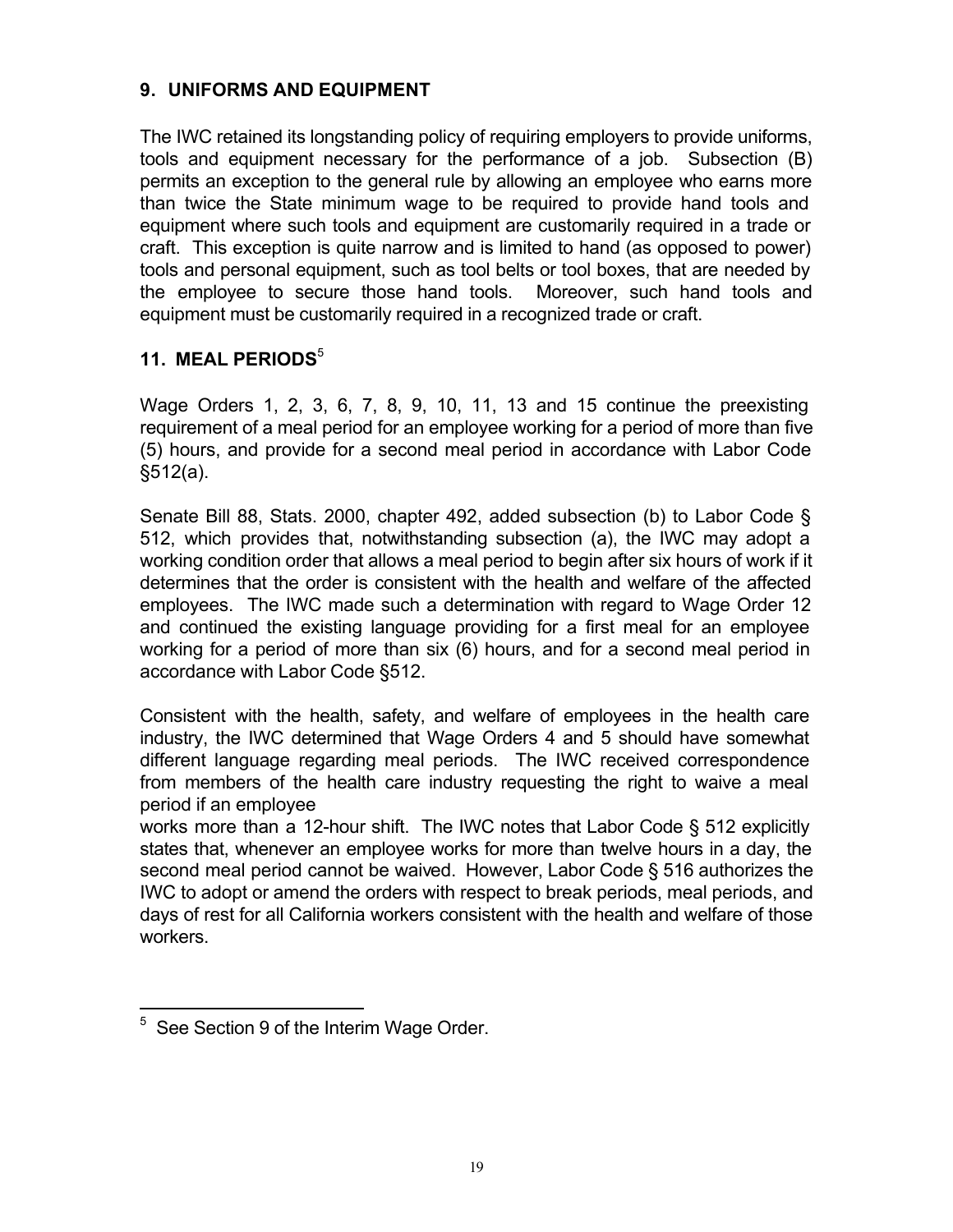The IWC received several comments concerning the potential prohibition of on-duty  $20$ meal periods. Under the current IWC wage orders, an "on-duty meal period" is permitted only when (1) the nature of the work prevents the employee from being relieved of all duty, and (2) the employee and employer have entered into a written agreement permitting an on-duty meal period. An employee must be paid for the entire on-duty meal period since it is considered time worked.

Any employee who works more than six hours in a workday must receive a 30 minute meal period. If an employee works more than five hours but less than six hours in a day, the meal period may be waived by the mutual consent of the employer and employee.

Notwithstanding other provisions regarding meal periods, the IWC adopted proposed language prepared for its consideration by employee and employer representatives of the health care industry. This language provides that employees in the health care industry covered by Wage Orders 4 and 5 who work shifts in excess of eight (8) hours in a workday may voluntarily waive their right to one of their two meal periods, provided that the waiver is in writing and voluntarily signed by the employer and employee. The employee may revoke the waiver at any time by providing the employer with at least one (1) day's written notice of the revocation. However, while the waiver is in effect, the employee must be paid for all working time, including an on-the-job meal period.

During its review of its wage orders and of various industries pursuant to the provisions of AB 60, the IWC heard testimony and received correspondence regarding the lack of employer compliance with the meal and rest period requirements of its wage orders. The IWC therefore added a provision to this section that requires an employer to pay an employee one additional hour of pay at the employee's regular rate of pay for each work day that a meal period is not provided. An employer shall not count the additional hour of pay as "hours worked" for purposes of calculating overtime pay.

The IWC received no compelling evidence, and concluded there was no authority at this time, to warrant making any other change in the provisions of this section other than those required by AB 60.